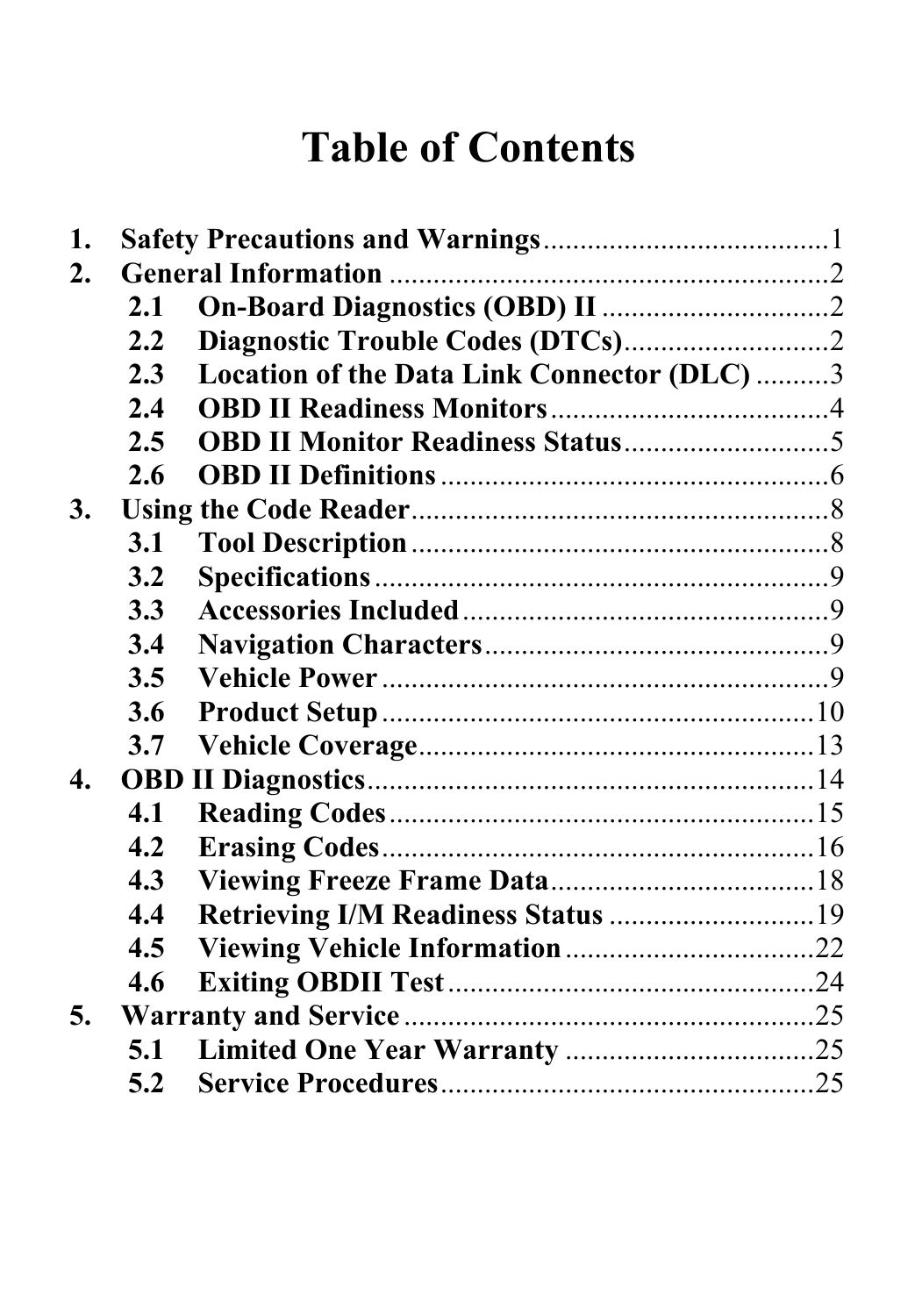# **1. Safety Precautions and Warnings**

**To prevent personal injury or damage to vehicles and/or the code reader, read this instruction manual first and observe the following safety precautions at a minimum whenever working on a vehicle:** 

- Always perform automotive testing in a safe environment.
- Wear safety eye protection that meets ANSI standards.
- $\bullet$  Keep clothing, hair, hands, tools, test equipment, etc. away from all moving or hot engine parts.
- Operate the vehicle in a well ventilated work area: Exhaust gases are poisonous.
- Put blocks in front of the drive wheels and never leave the vehicle unattended while running tests.
- $\bullet$  Use extreme caution when working around the ignition coil, distributor cap, ignition wires and spark plugs. These components create hazardous voltages when the engine is running.
- Put the transmission in PARK (for automatic transmission) or NEUTRAL (for manual transmission) and make sure the parking brake is engaged.
- $\bullet$  Keep a fire extinguisher suitable for gasoline/chemical/ electrical fires nearby.
- Don't connect or disconnect any test equipment while the ignition is on or the engine is running.
- Keep the code reader dry, clean, free from oil/water or grease. Use a mild detergent on a clean cloth to clean the outside of the code reader, when necessary.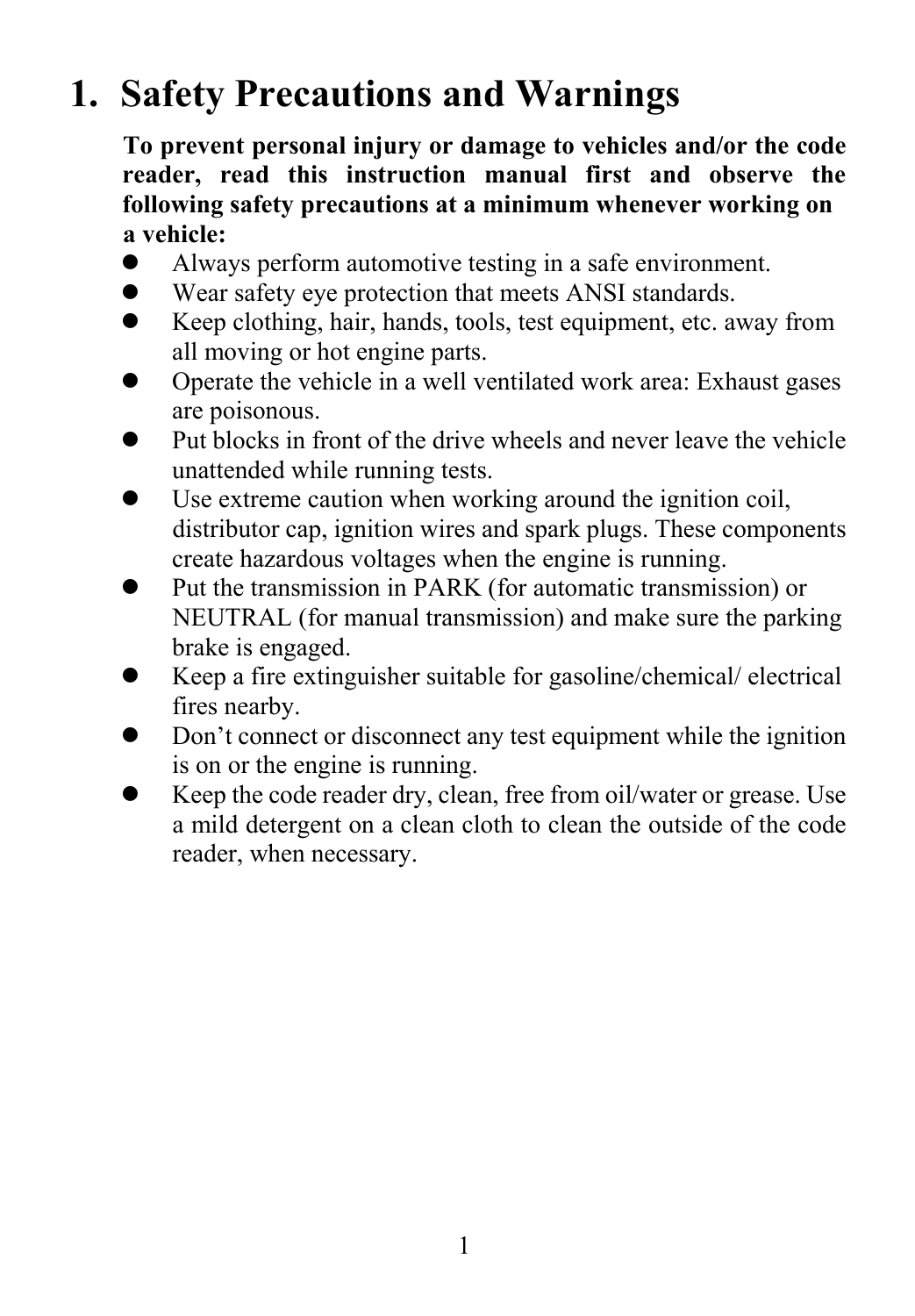# **2. General Information**

## **2.1 On-Board Diagnostics (OBD) II**

The first generation of On-Board Diagnostics (called OBD I) was developed by the California Air Resources Board (ARB) and implemented in 1988 to monitor some of the emission control components on vehicles. As technology evolved and the desire to improve the On-Board Diagnostic system increased, a new generation of On-Board Diagnostic system was developed. This second generation of On-Board Diagnostic regulations is called "OBD II".

The OBD II system is designed to monitor emission control systems and key engine components by performing either continuous or periodic tests of specific components and vehicle conditions. When a problem is detected, the OBD II system turns on a warning lamp (MIL) on the vehicle instrument panel to alert the driver typically by the phrase of "Check Engine" or "Service Engine Soon". The system will also store important information about the detected malfunction so that a technician can accurately find and fix the problem. Here below follow three pieces of such valuable information:

- **1) Whether the Malfunction Indicator Light (MIL) is commanded 'on' or 'off';**
- **2) Which, if any, Diagnostic Trouble Codes (DTCs) are stored;**
- **3) Readiness Monitor status.**

## **2.2 Diagnostic Trouble Codes (DTCs)**

OBD II Diagnostic Trouble Codes are codes that are stored by the on-board computer diagnostic system in response to a problem found in the vehicle. These codes identify a particular problem area and are intended to provide you with a guide as to where a fault might be occurring within a vehicle. OBD II Diagnostic Trouble Codes consist of a five-digit alphanumeric code. The first character, a letter, identifies which control system sets the code. The other four characters, all numbers, provide additional information on where the DTC originated and the operating conditions that caused it to set. Here below is an example to illustrate the structure of the digits: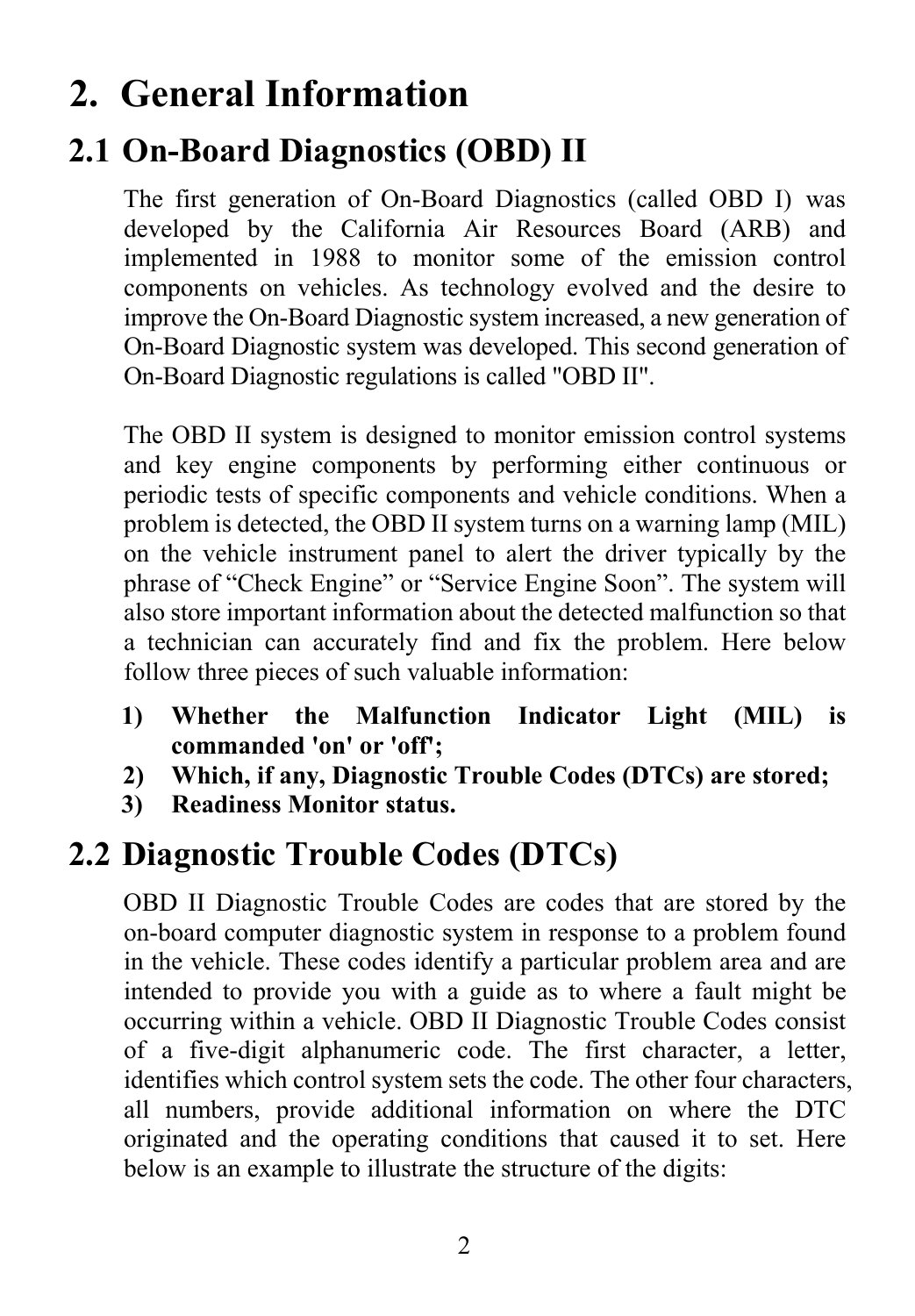

### **2.3 Location of the Data Link Connector (DLC)**

The DLC (Data Link Connector or Diagnostic Link Connector) is the standardized 16-cavity connector where diagnostic code readers interface with the vehicle's on-board computer. The DLC is usually located 12 inches from the cENTER/EXIT of the instrument panel (dash), under or around the driver's side for most vehicles. If Data Link Connector is not located under dashboard, a label should be there telling location. For some Asian and European vehicles, the DLC is located behind the ashtray and the ashtray must be removed to access the connector. If the DLC cannot be found, refer to the vehicle's service manual for the location.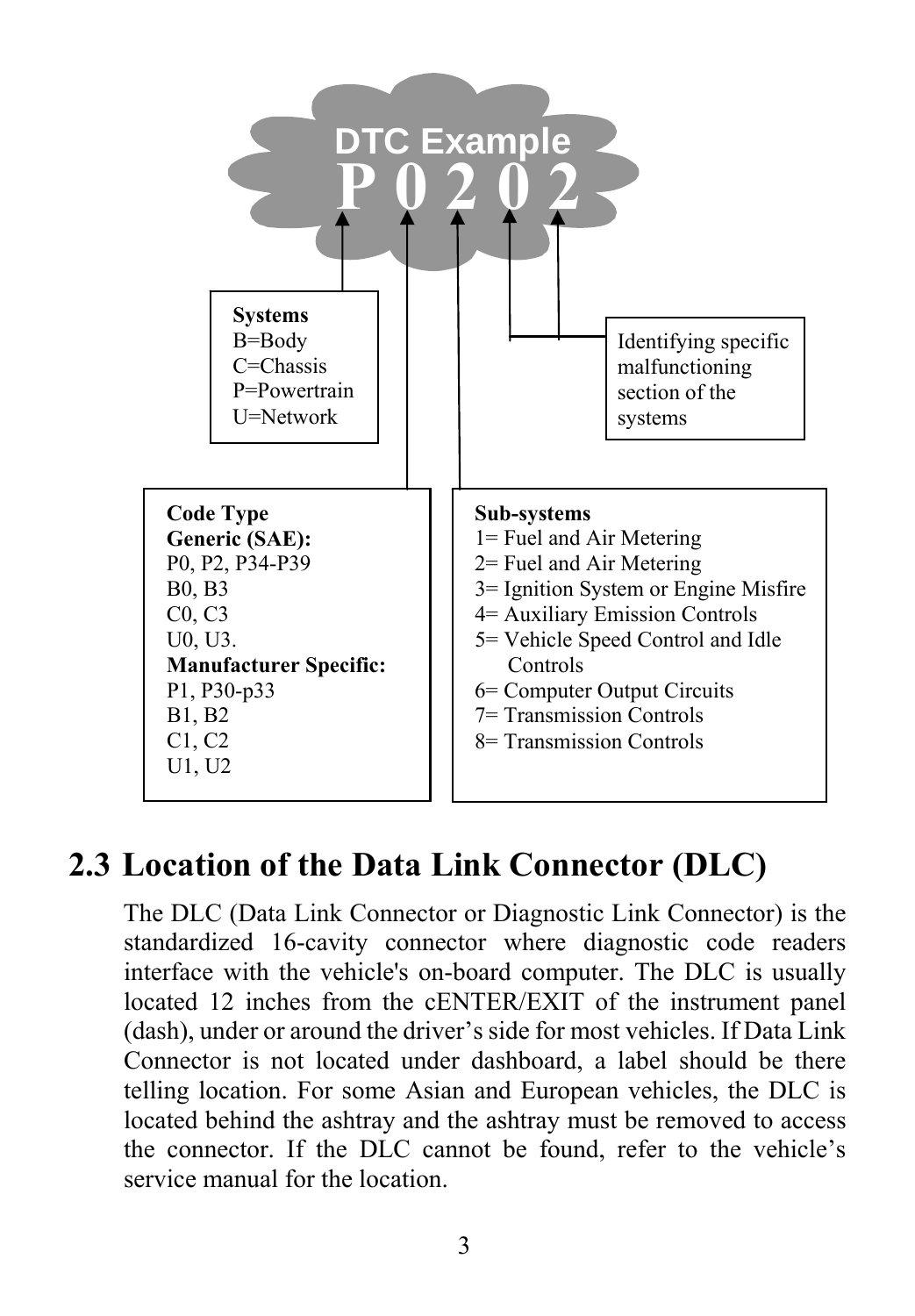

# **2.4 OBD II Readiness Monitors**

An important part of a vehicle's OBD II system is the Readiness Monitors, which are indicators used to find out if all of the emissions components have been evaluated by the OBD II system. They are running periodic tests on specific systems and components to ensure that they are performing within allowable limits.

Currently, there are eleven OBD II Readiness Monitors (or I/M Monitors) defined by the U.S. Environmental Protection Agency (EPA). Not all monitors are supported by all vehicles and the exact number of monitors in any vehicle depends on the motor vehicle manufacturer's emissions control strategy.

**Continuous Monitors** -- Some of the vehicle components or systems are continuously tested by the vehicle's OBD II system, while others are tested only under specific vehicle operating conditions. The continuously monitored components listed below are always ready:

#### **1**)**Misfire**

#### **2**)**Fuel System**

#### **3**)**Comprehensive Components (CCM)**

Once the vehicle is running, the OBD II system is continuously checking the above components, monitoring key engine sensors, watching for engine misfire, and monitoring fuel demands.

**Non-Continuous Monitors** -- Unlike the continuous monitors, many emissions and engine system components require the vehicle to be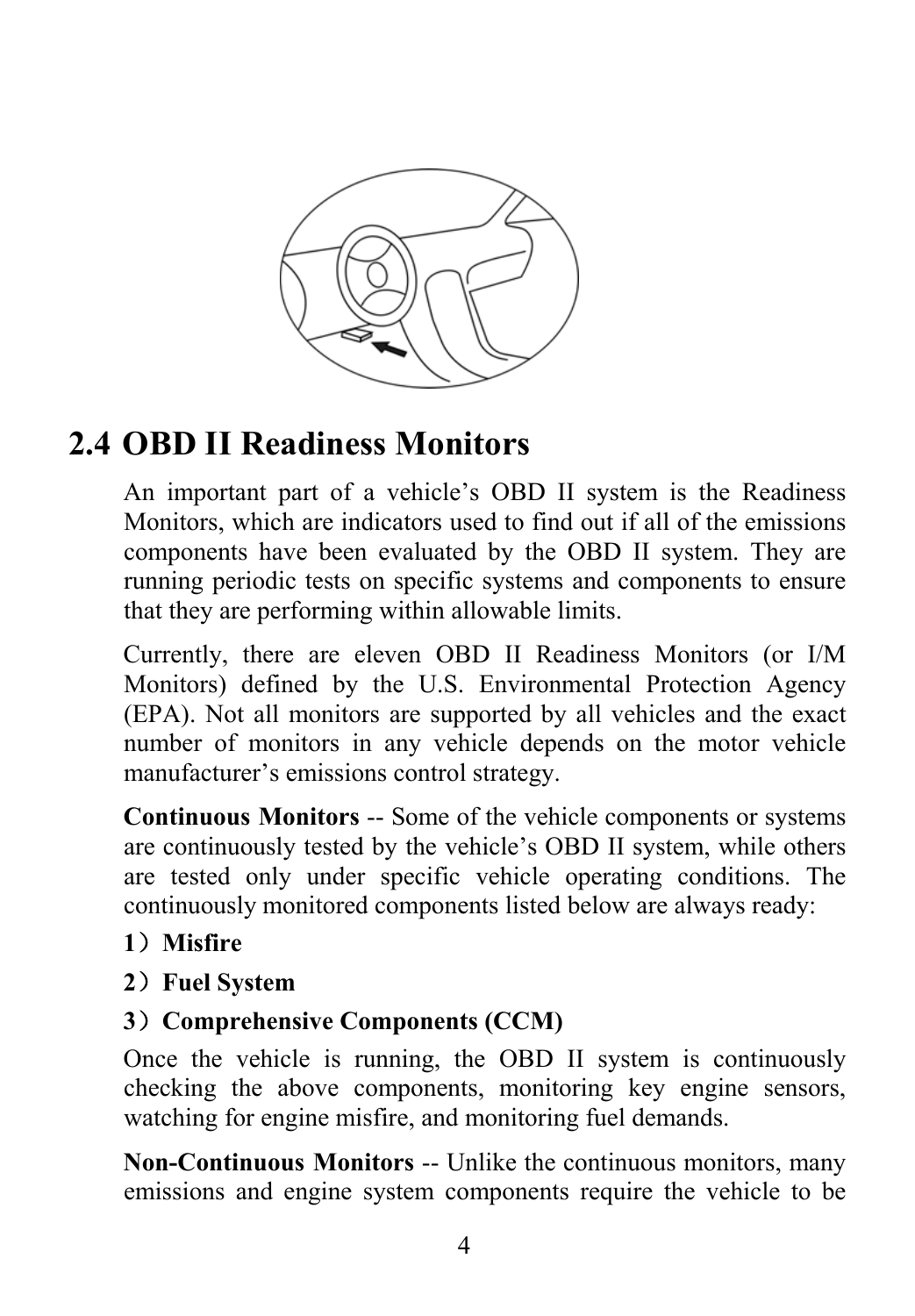operated under specific conditions before the monitor is ready. These monitors are termed non-continuous monitors and are listed below:

- **1) EGR System**
- **2) O2 Sensors**
- **3) Catalyst**
- **4) Evaporative System**
- **5) O2 Sensor Heater**
- **6) Secondary air**
- **7) Heated Catalyst**
- **8) A/C system**

### **2.5 OBD II Monitor Readiness Status**

OBD II systems must indicate whether or not the vehicle's PCM's monitor system has completed testing on each component. Components that have been tested will be reported as "Ready", or "Complete", meaning they have been tested by the OBD II system. The purpose of recording readiness status is to allow inspectors to determine if the vehicle's OBD II system has tested all the components and/or systems.

The powertrain control module (PCM) sets a monitor to "Ready" or "Complete" after an appropriate drive cycle has been performed. The drive cycle that enables a monitor and sets readiness codes to "Ready" varies for each individual monitor. Once a monitor is set as "Ready" or "Complete", it will remain in this state. A number of factors, including erasing of diagnostic trouble codes (DTCs) with a code reader or a disconnected battery, can result in Readiness Monitors being set to "Not Ready". Since the three continuous monitors are constantly evaluating, they will be reported as "Ready" all of the time. If testing of a particular supported non-continuous monitor has not been completed, the monitor status will be reported as "Not Complete" or "Not Ready."

In order for the OBD monitor system to become ready, the vehicle should be driven under a variety of normal operating conditions. These operating conditions may include a mix of highway driving and stop and go, city type driving, and at least one overnight-off period. For specific information on getting your vehicle's OBD monitor system ready, please consult your vehicle owner's manual.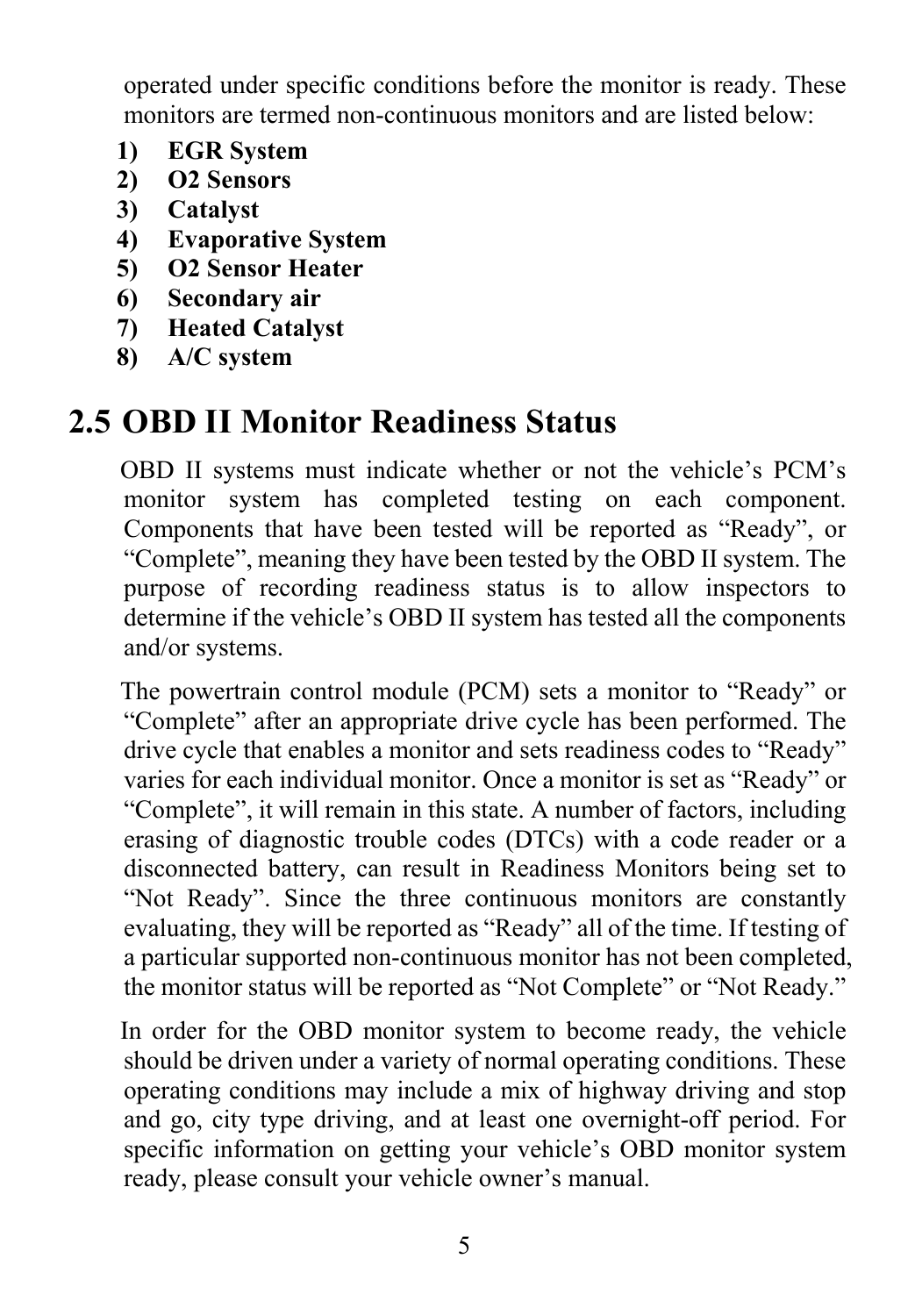# **2.6 OBD II Definitions**

**Powertrain Control Module (PCM)** -- OBD II terminology for the on-board computer that controls engine and drive train.

**Malfunction Indicator Light (MIL)** -- Malfunction Indicator Light (Service Engine Soon, Check Engine) is a term used for the light on the instrument panel. It is to alert the driver and/or the repair technician that there is a problem with one or more of vehicle's systems and may cause emissions to exceed federal standards. If the MIL illuminates with a steady light, it indicates that a problem has been detected and the vehicle should be serviced as soon as possible. Under certain conditions, the dashboard light will blink or flash. This indicates a severe problem and flashing is intended to discourage vehicle operation. The vehicle onboard diagnostic system can not turn the MIL off until the necessary repairs are completed or the condition no longer exists.

**DTC** -- Diagnostic Trouble Codes (DTC) that identify which section of the emission control system has malfunctioned.

**Enabling Criteria** -- Also termed Enabling Conditions. They are the vehicle-specific events or conditions that must occur within the engine before the various monitors will set, or run. Some monitors require the vehicle to follow a prescribed "drive cycle" routine as part of the enabling criteria. Drive cycles vary among vehicles and for each monitor in any particular vehicle.

**OBD II Drive Cycle --** A specific mode of vehicle operation that provides conditions required to set all the readiness monitors applicable to the vehicle to the "ready" condition. The purpose of completing an OBD II drive cycle is to force the vehicle to run its onboard diagnostics. Some form of a drive cycle needs to be performed after DTCs have been erased from the PCM's memory or after the battery has been disconnected. Running through a vehicle's complete drive cycle will "set" the readiness monitors so that future faults can be detected. Drive cycles vary depending on the vehicle and the monitor that needs to be reset. For vehicle specific drive cycle, consult the vehicle's Owner's Manual.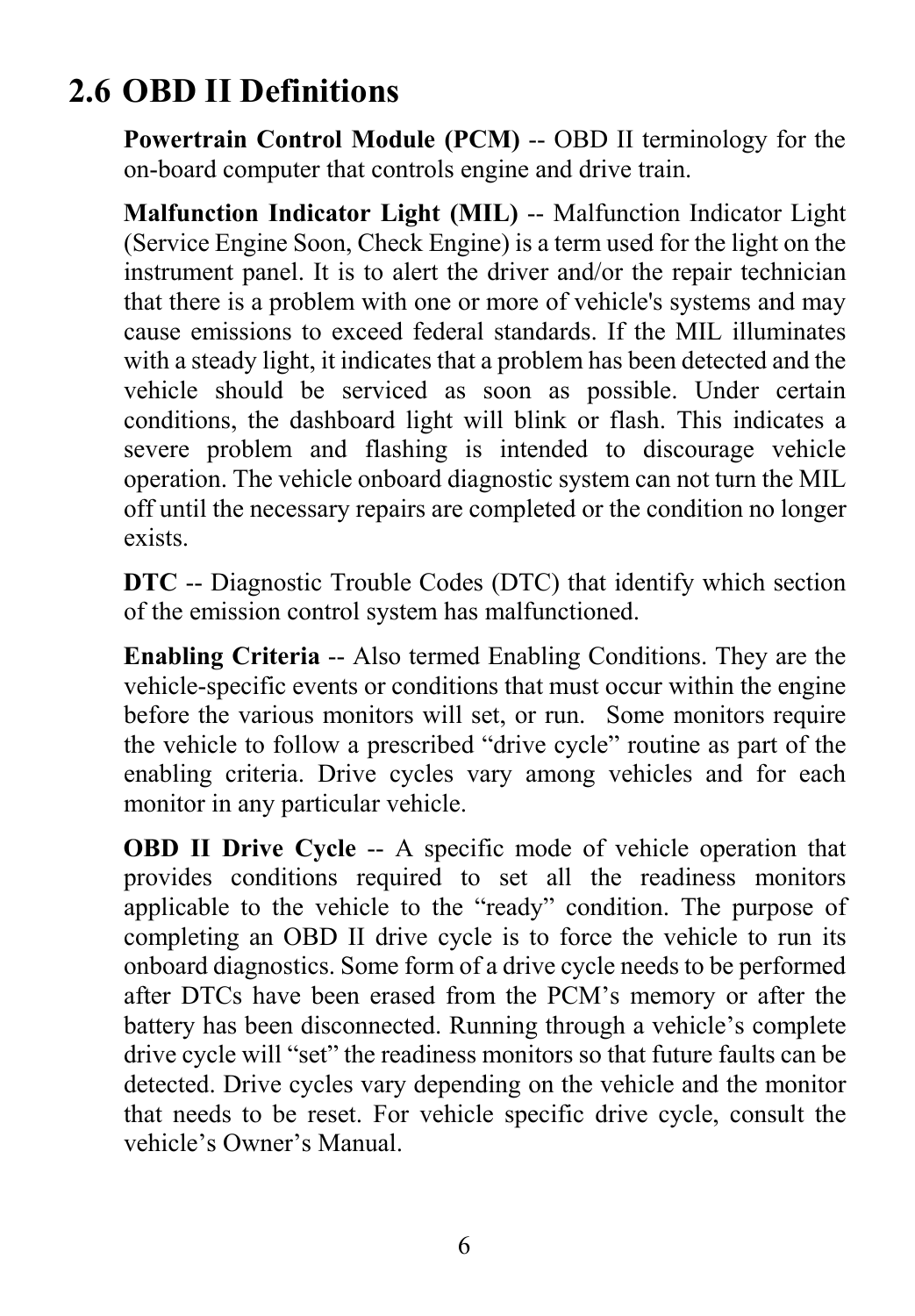**Freeze Frame Data** -- When an emissions related fault occurs, the OBD II system not only sets a code but also records a snapshot of the vehicle operating parameters to help in identifying the problem. This set of values is referred to as Freeze Frame Data and may include important engine parameters such as engine RPM, vehicle speed, air flow, engine load, fuel pressure, fuel trim value, engine coolant temperature, ignition timing advance, or closed loop status.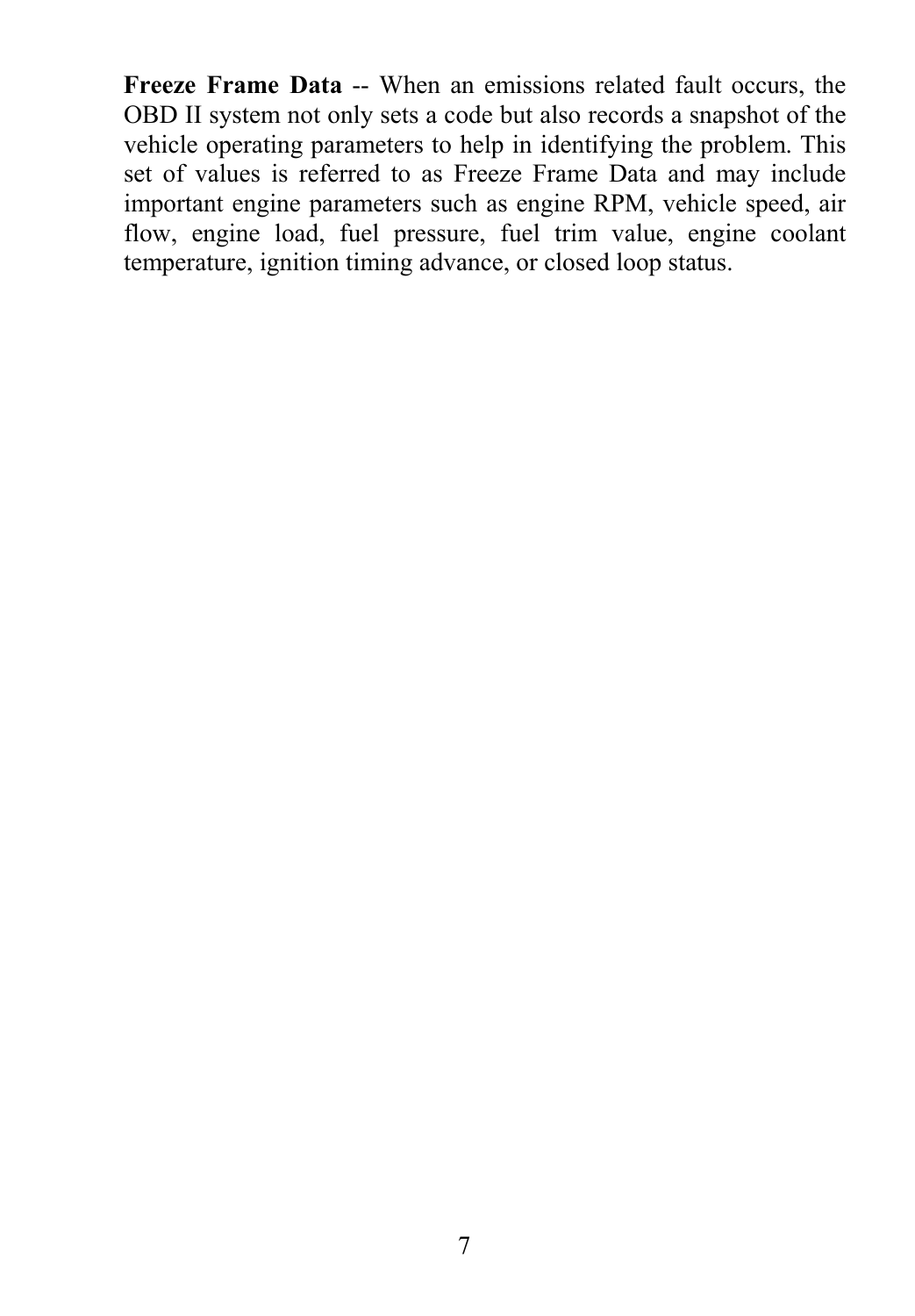# **3. Using the Code Reader**

# **3.1 Tool Description**



- ① **OBD II CONNECTOR** -- Connects the code reader to the vehicle's Data Link Connector (DLC).
- ② **LCD DISPLAY** -- Indicates test results.
- ③ **ENTER/EXIT BUTTON** -- Confirms a selection (or action) from a menu list, or returns to previous menu.
- ④ **SCROLL BUTTON** -- Scrolls through menu items. It is also used to enter system setup menu when pressed.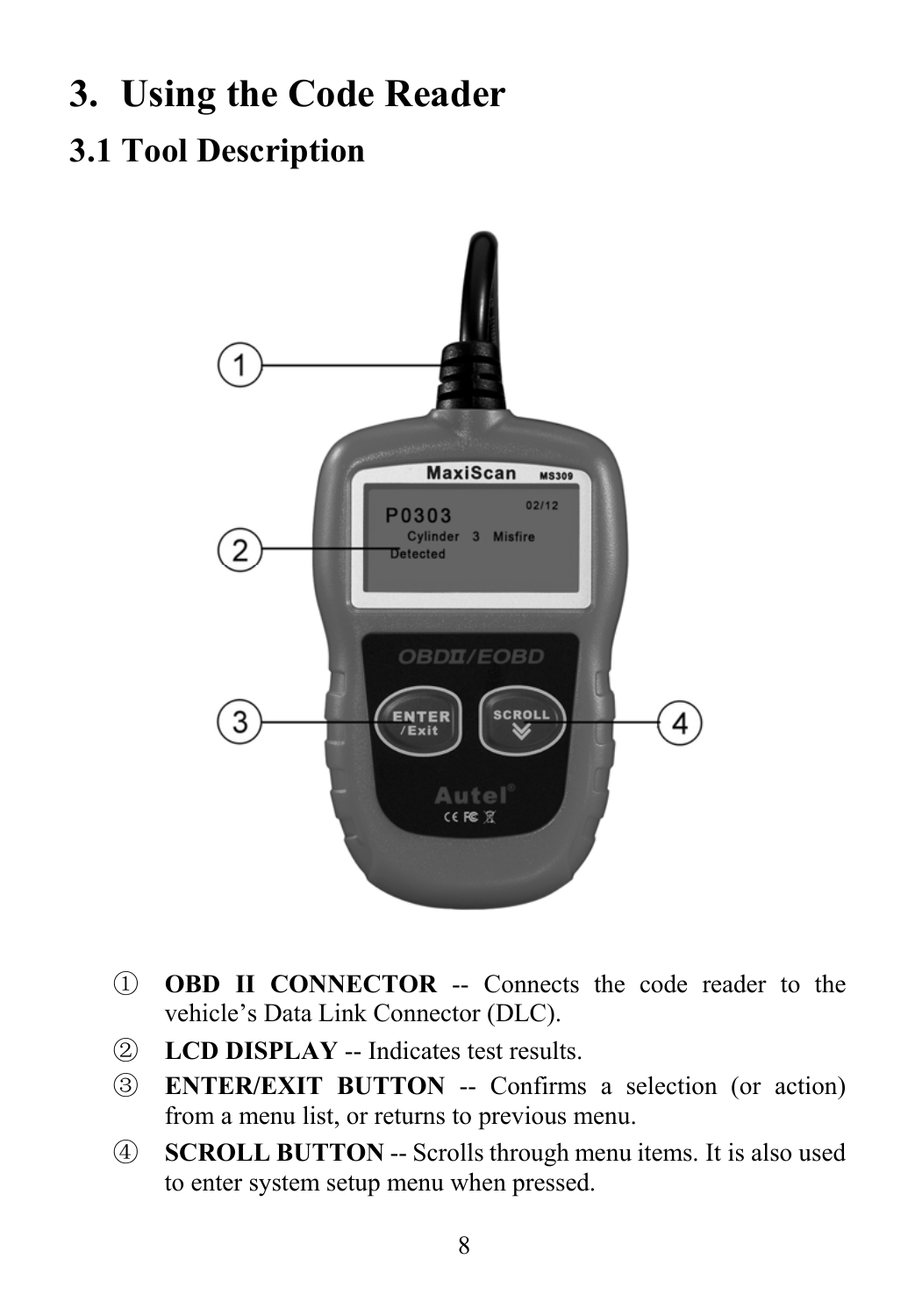# **3.2 Specifications**

- 1) Display: Backlit, 128 x 64 pixel display
- 2) Operating Temperature: 0 to  $60^{\circ}$ C (32 to 140 F°)
- 3) Storage Temperature: -20 to 70°C (-4 to 158 F°)
- 4) Power: 8 to 18 Volts provided via vehicle battery

|    | 5) Dimensions:            |                     |                            |  |  |  |
|----|---------------------------|---------------------|----------------------------|--|--|--|
|    | Length                    | Width               | Height                     |  |  |  |
|    | 110.3 mm $(4.34^{\circ})$ | 69.5 mm $(2.74)$    | $20.2$ mm $(0.80^{\circ})$ |  |  |  |
| 6) | $0.18$ Kg $(0.39$ lb),    | GW: 0.21Kg (0.46lb) |                            |  |  |  |

# **3.3 Accessories Included**

- 1) **User's Manual** -- Instructions on tool operations
- 2) **OBD2 cable** -- Provides power to tool and communicates between tool and vehicle.

# **3.4 Navigation Characters**

Characters used to help navigate the code reader are:

- 1) **"►"** -- Indicates current selection.
- 2) **"Pd"** -- Identifies a pending DTC when viewing DTCs.
- 3) **"\$"** -- Identifies the control module number from which the data is retrieved.

# **3.5 Vehicle Power**

The power of the code reader is provided via the vehicle Data Link Connector (DLC). Follow the steps below to turn on the code reader:

- 1) Connect the OBD II cable to the code reader.
- 2) Find DLC on vehicle.
- *A plastic DLC cover may be found for some vehicles and you need to remove it before plugging the OBD2 cable.*
- 3) Plug OBD II cable to the vehicle's DLC.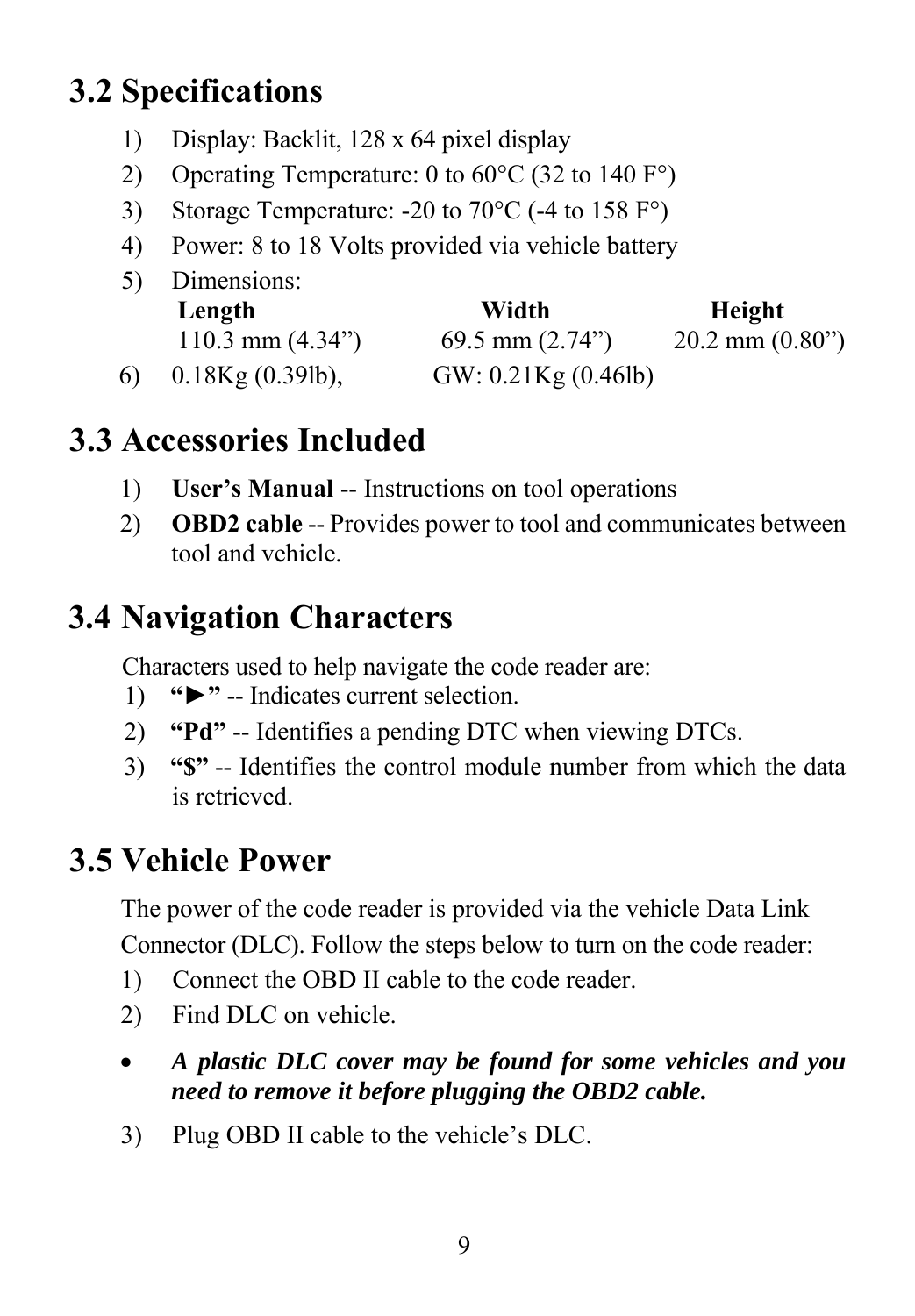# **3.6 Product Setup**

The code reader allows you to make the following adjustments and settings:

- 1) **Language:** Selects desired language.
- 2) **Unit of measure:** Sets the unit of measure to English or Metric.
- 3) **Contrast adjustment:** Adjusts the contrast of the LCD display.
- *The Settings of the unit will remain until change to the existing settings is made.*

#### **To enter the setup menu**

From the second startup screen, press **SCROLL** button to enter **System Setup** menu. Follow the instructions to make adjustments and settings as described in the following setup options.



The number " $x/x$ " to the upper right corner of the screen indicates total number of items under the menu and sequence of currently selected item.

#### **Language Setup**

- *English is the default language.*
- 1) From **System Setup** menu, use **SCROLL** button to select **Language**, and press **ENTER/EXIT** button.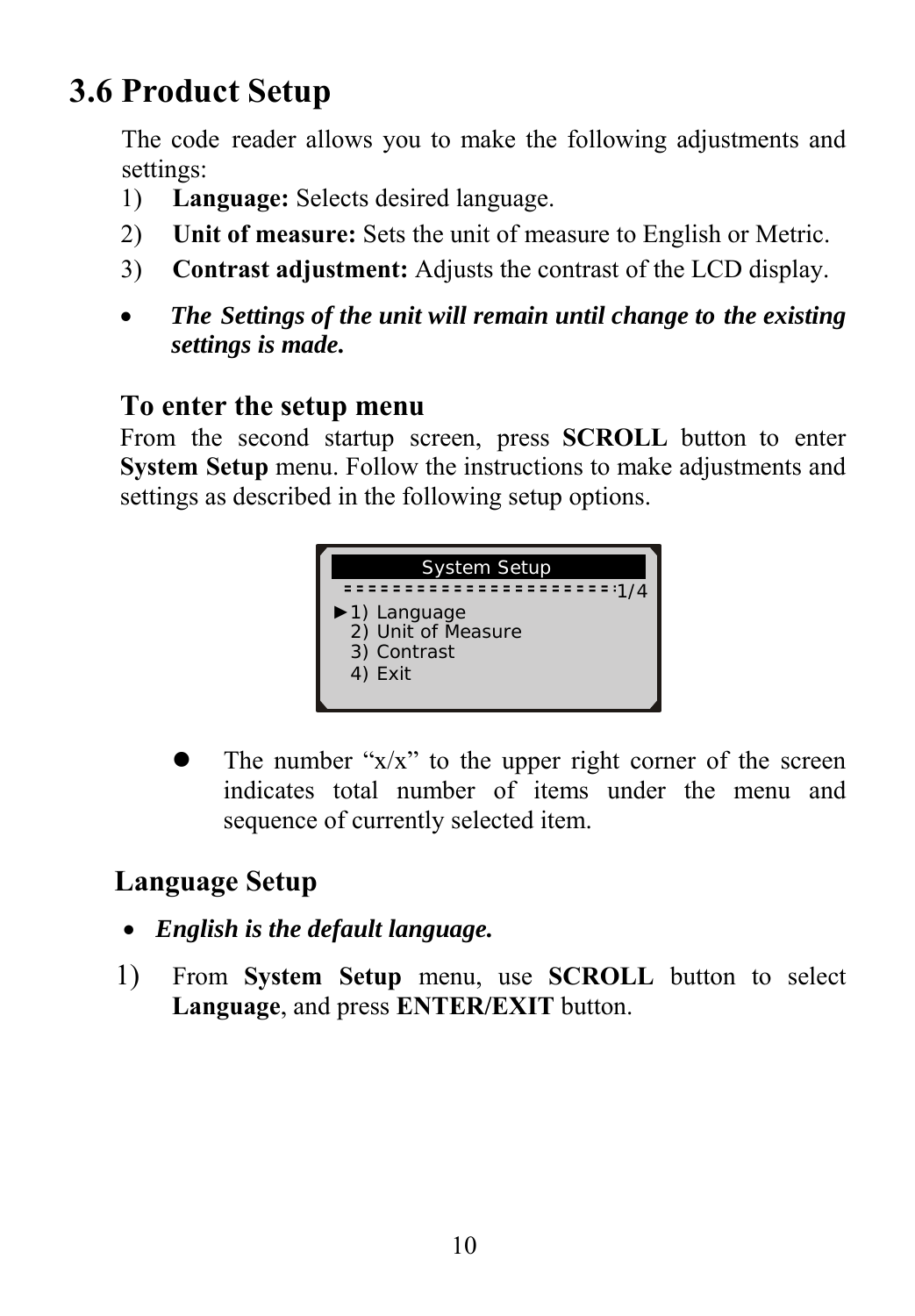

2) Use **SCROLL** button to select the desired language and press **ENTER/EXIT** button to save your selection and return to previous menu.



#### **Unit of Measurement**

- *Metric is the default measurement unit.*
- 1) From **System Setup** menu, use **SCROLL** button to select **Unit of Measure** and press **ENTER/EXIT** button.



2) From **Unit of Measure** menu, use **SCROLL** button to select the desired unit of measurement.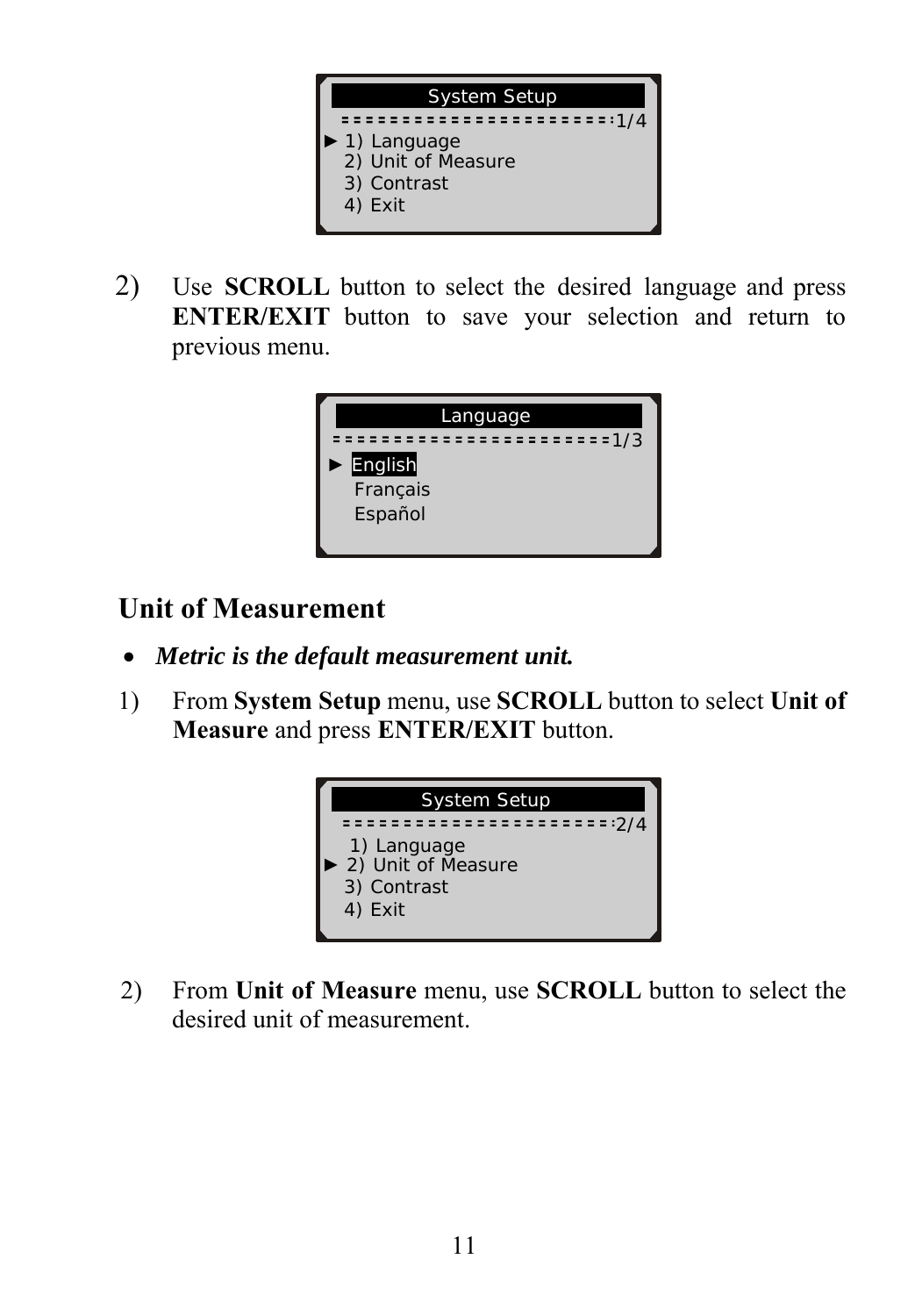

3) Press **ENTER/EXIT** button to save your selection and return to previous menu.

#### **Contrast Adjustment**

1) From **System Setup** menu, use **SCROLL** button to select **Contrast**, and press **ENTER/EXIT** button.



2) From **Contrast** menu, use **SCROLL** button to adjust contrast.



3) Press **ENTER/EXIT** button to save your settings and return to previous menu.

#### **Exiting System Setup**

1) Use **SCROLL** button to select **Exit** and press **ENTER/EXIT** button to return to startup menu.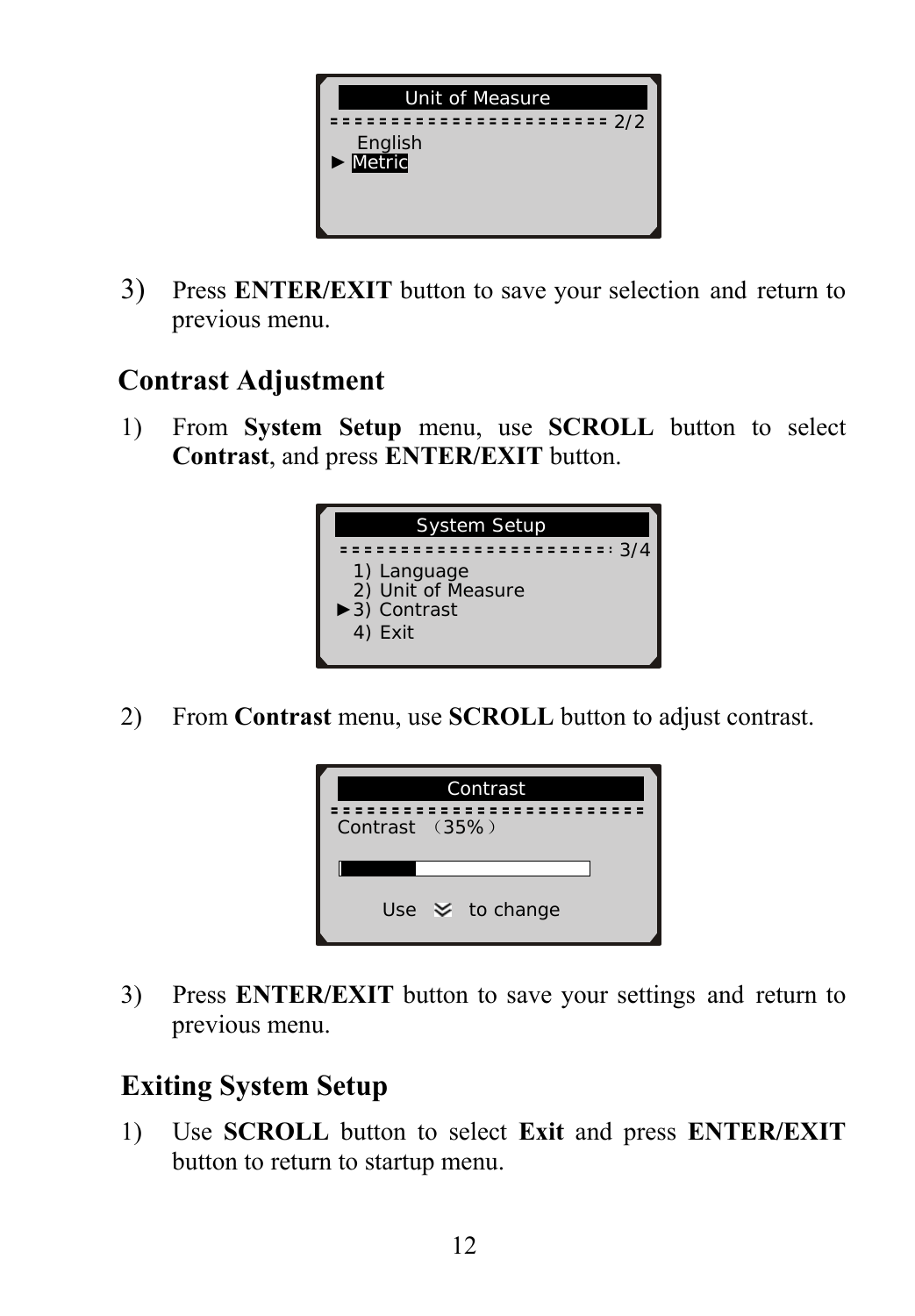

# **3.7 Vehicle Coverage**

The MaxiScan<sup>TM</sup> MS309 OBDII/EOBD Code Reader is specially designed to work with all OBD II compliant vehicles, including those equipped with the next-generation protocol -- Control Area Network (CAN). It is required by EPA that all 1996 and newer vehicles (cars and light trucks) sold in the United States must be OBD II compliant and this includes all Domestic, Asian and European vehicles.

A small number of 1994 and 1995 model year gasoline vehicles are OBD II compliant. To verify if a 1994 or 1995 vehicle is OBD II compliant, check the Vehicle Emissions Control Information (VECI) Label which is located under the hood or by the radiator of most vehicles. If the vehicle is OBD II compliant, the label will designate "OBD II Certified". Additionally, Government regulations mandate that all OBD II compliant vehicles must have a "common" sixteen-pin Data Link Connector (DLC).

For your vehicle to be OBD II compliant it must have a [16-pin DLC](http://www.obd2.com/obdii_dlc.htm) (Data Link Connector) under the dash and the Vehicle Emission Control Information Label must state that the vehicle is OBD II compliant.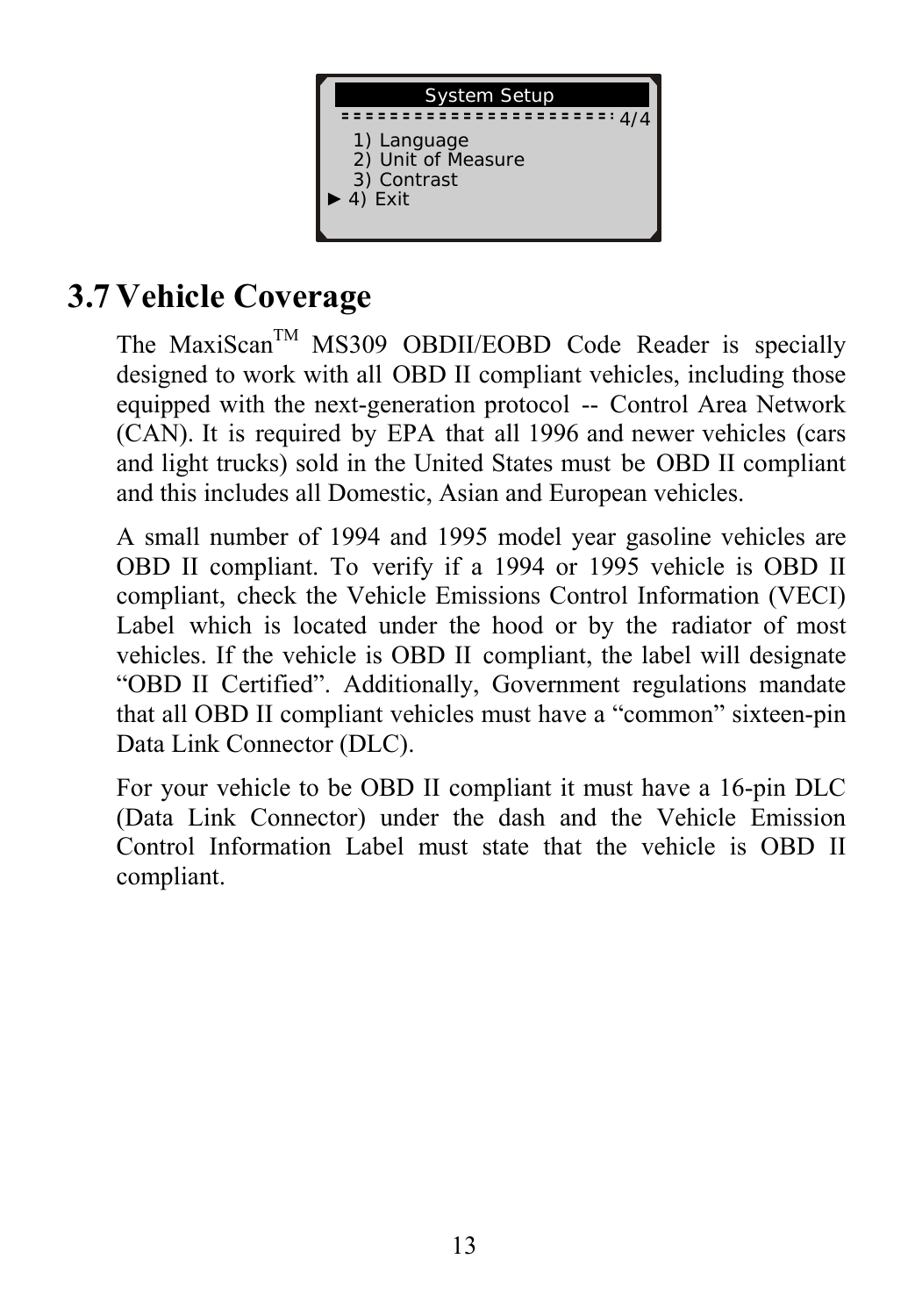# **4. OBD II Diagnostics**

**When more than one vehicle control module is detected by the scan tool, you will be prompted to select the module where the data may be retrieved. The most often to be selected are the Powertrain Control Module [PCM] and Transmission Control Module [TCM].** 

#### *CAUTION: Don't connect or disconnect any test equipment with ignition on or engine running.*

- 1) Turn the ignition off.
- 2) Locate the vehicle's 16-pin Data Link Connector (DLC).
- 3) Plug into the OBDII cable to the vehicle's DLC.
- 4) Turn the ignition on. Engine can be off or running.
- 5) Press **ENTER/EXIT** button to enter **Diagnostic Menu**. A sequence of messages displaying the OBD2 protocols will be observed on the display until the vehicle protocol is detected.
	- *If the code reader fails to communicate with the vehicle's ECU (Engine Control Unit), a "LINKING ERROR!" message shows up on the display.*
	- $\checkmark$  Verify that the ignition is ON;
	- $\checkmark$  Check if the code reader's OBD II connector is securely connected to the vehicle's DLC;
	- $\checkmark$  Verify that the vehicle is OBD2 compliant;
	- $\checkmark$  Turn the ignition off and wait for about 10 seconds. Turn the ignition back to on and repeat the procedure from step 5.
	- *If the "LINKING ERROR" message does not go away, then there might be problems for the code reader to communicate with the vehicle. Contact your local distributor or the manufacturer's customer service department for assistance.*
- 6) After the system status is displayed (MIL status, DTC counts, Monitor status), wait a few seconds or press any key for **Diagnostic Menu** to come up.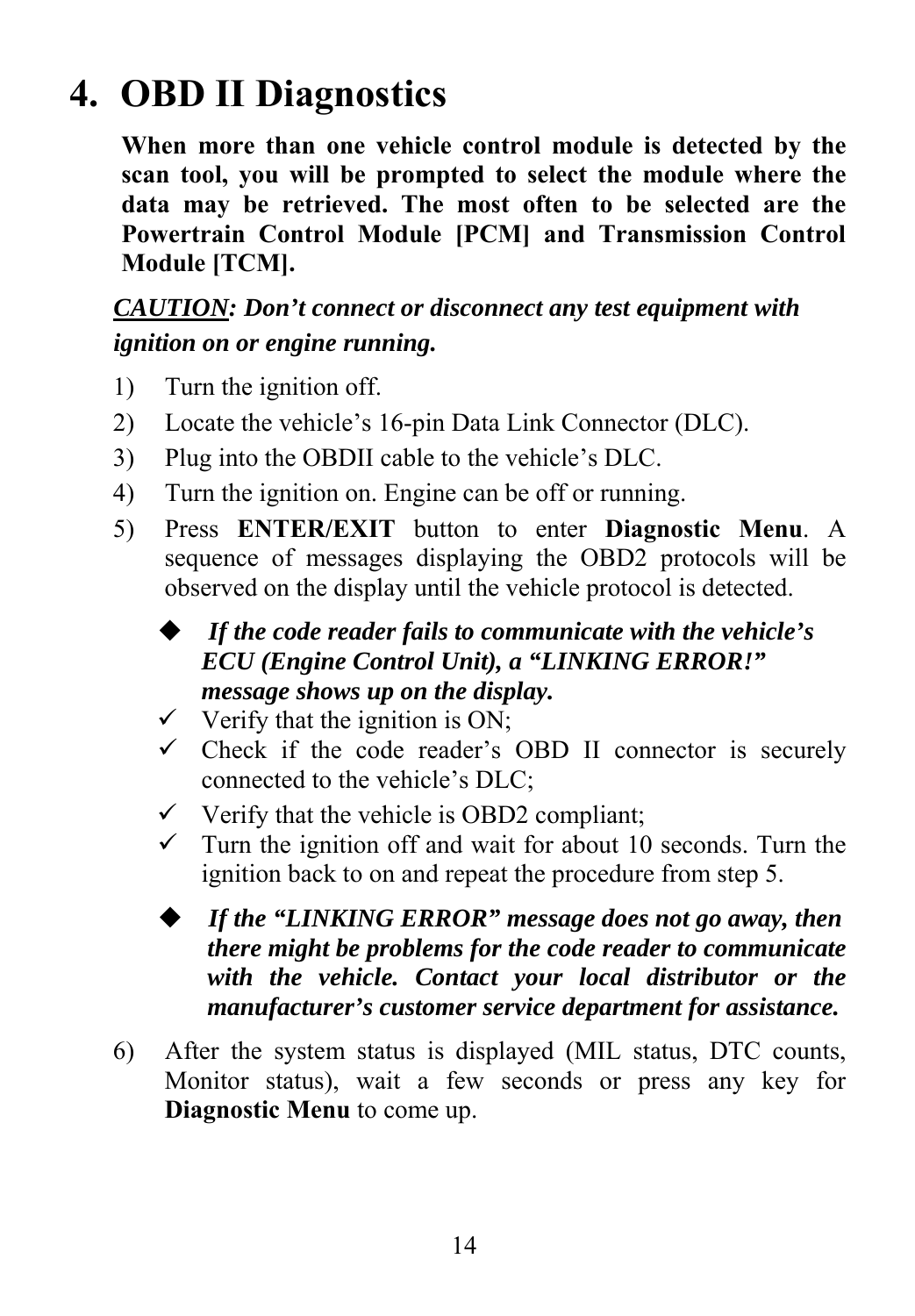

### **4.1 Reading Codes**

1) Use **SCROLL** button to select **Read Codes** from **Diagnostic Menu** and press **ENTER/EXIT** button.



If more than one module is detected, you will be prompted to select a module before test.



- Use **SCROLL** button to select a module, and press **ENTER/EXIT** button.
- 2) View DTCs and their definitions on screen.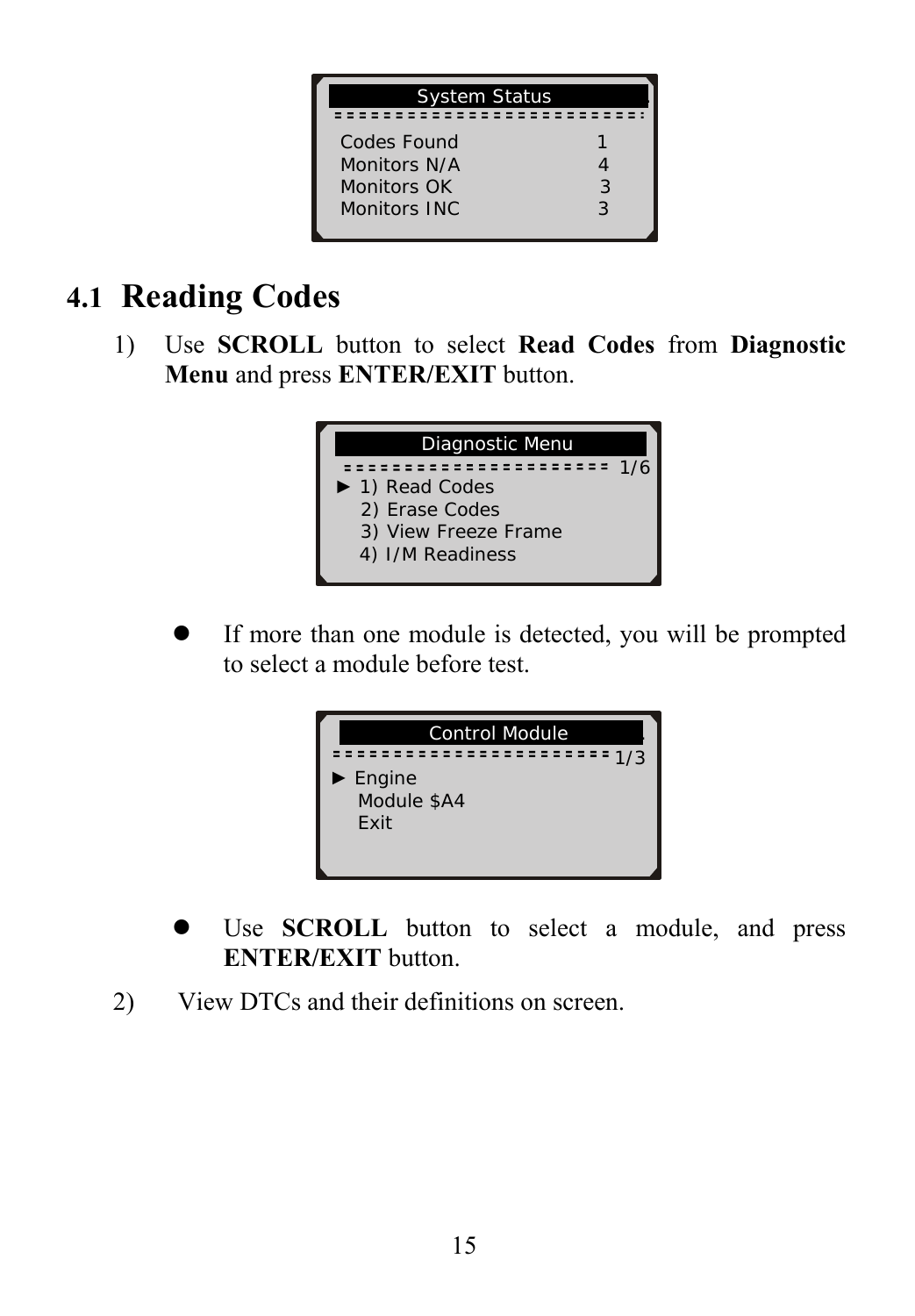

- The control module number, sequence of the DTCs, total number of codes detected and type of codes (Generic or Manufacturer specific, Stored or Pending codes) will be observed on the upper right hand corner of the display.
- 3) If more than one DTC is found, use **SCROLL** button, as necessary, until all the codes have been shown up.
	- If no codes are detected, a "No codes are stored in the **module!**" message displays on the screen.
	- If retrieved DTCs contain any manufacturer specific or enhanced codes, the display indicates "**Manufacturer control**".



4) Press **ENTER/EXIT** button to return to previous menu.

### **4.2 Erasing Codes**

*CAUTION: Erasing the Diagnostic Trouble Codes may allow the code reader to delete not only the codes from the vehicle's on-board computer, but also "Freeze Frame" data and manufacturer enhanced data. Further, the I/M Readiness Monitor Status for all vehicle monitors is reset to Not Ready or Not Complete status. Do not erase the codes before the system has been checked completely by a technician.* 

**•** This function is performed with key on engine off (KOEO). Do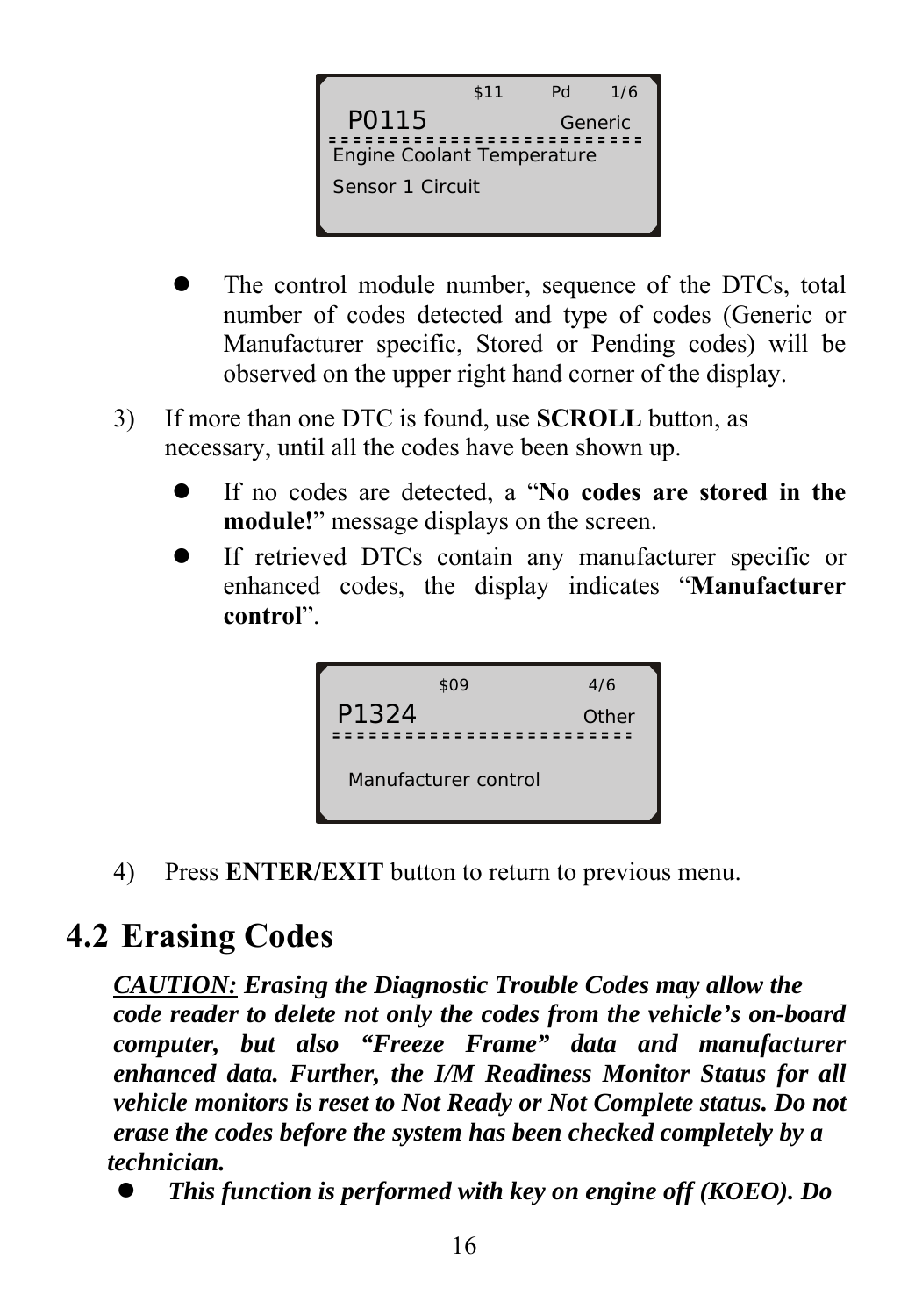#### *not start the engine.*

1) If you decide to erase the DTCs, use **SCROLL** button to select **Erase Codes** from **Diagnostics Menu** and press **ENTER/EXIT** button.



2) A warning message comes up asking for your confirmation.



- 3) If you want to proceed with erasing the codes, press **ENTER/EXIT** button to erase.
	- If the codes are cleared successfully, an "**Erase Done!**" message shows up.
	- **•** If the codes are not cleared, then an "**Erase Failure. Turn Key on with Engine off!"** message displays.
- 4) Wait a few seconds or press any key to return to **Diagnostic Menu.**
	- If you do wish to proceed to erase the codes, then press **SCROLL** button to select **NO** and press **ENTER/EXIT**. A "**Command Canceled**" message shows up. Press any key or wait a few seconds to return to **Diagnostic Menu**.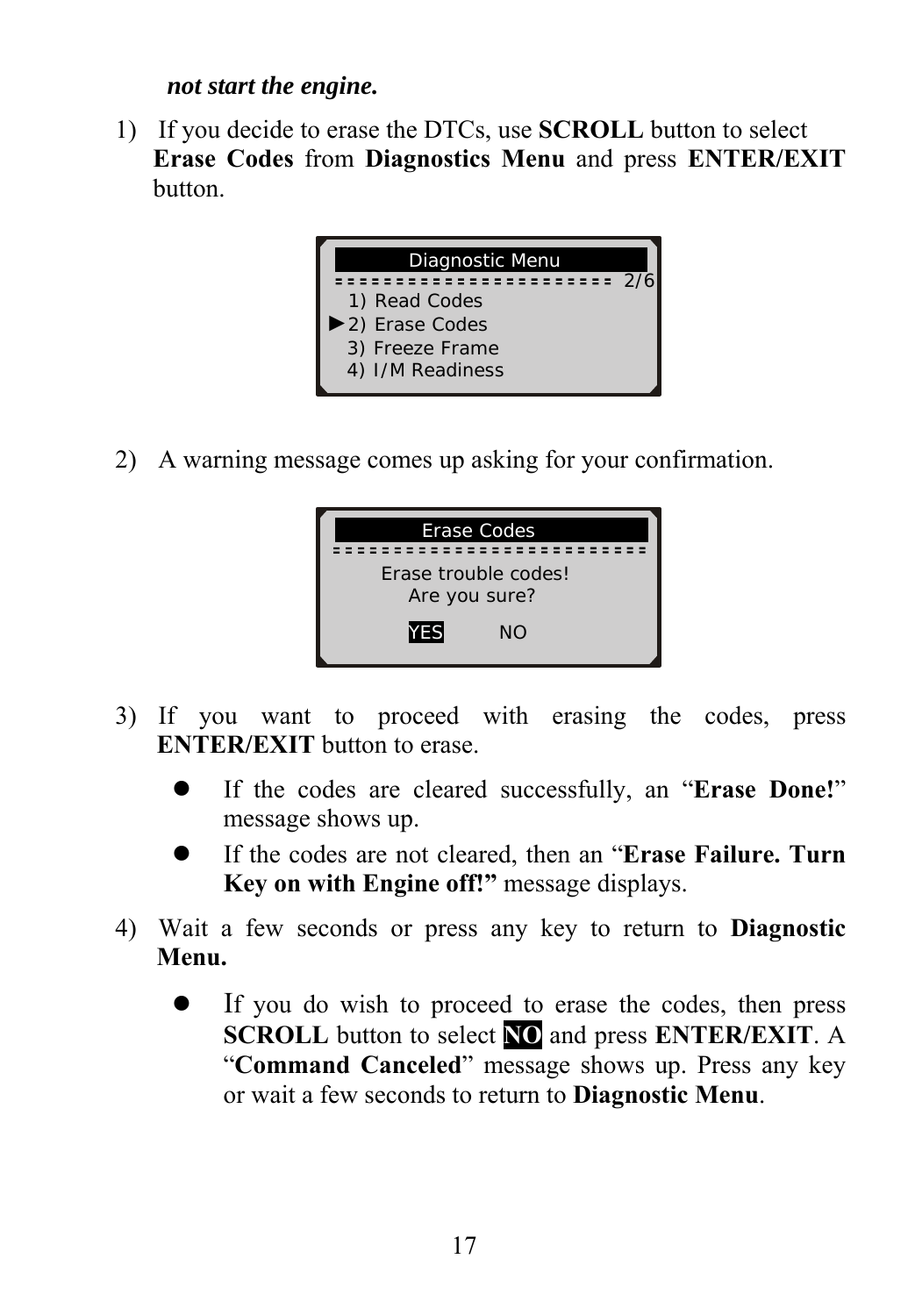## **4.3 Viewing Freeze Frame Data**

1) To view freeze fram, use **SCROLL** button to select **View Freeze Frame** from **Diagnostic Menu** and press **ENTER/EXIT** button.



If more than one module is detected, you will be prompted to select a module before test.



- Use **SCROLL** button to select a module and press **ENTER/EXIT** button.
- 2) Wait a few seconds while the code reader validates the PID MAP.



3) If the retrieved information covers more than one screen, use **SCROLL** button, as necessary, until all data have been shown up.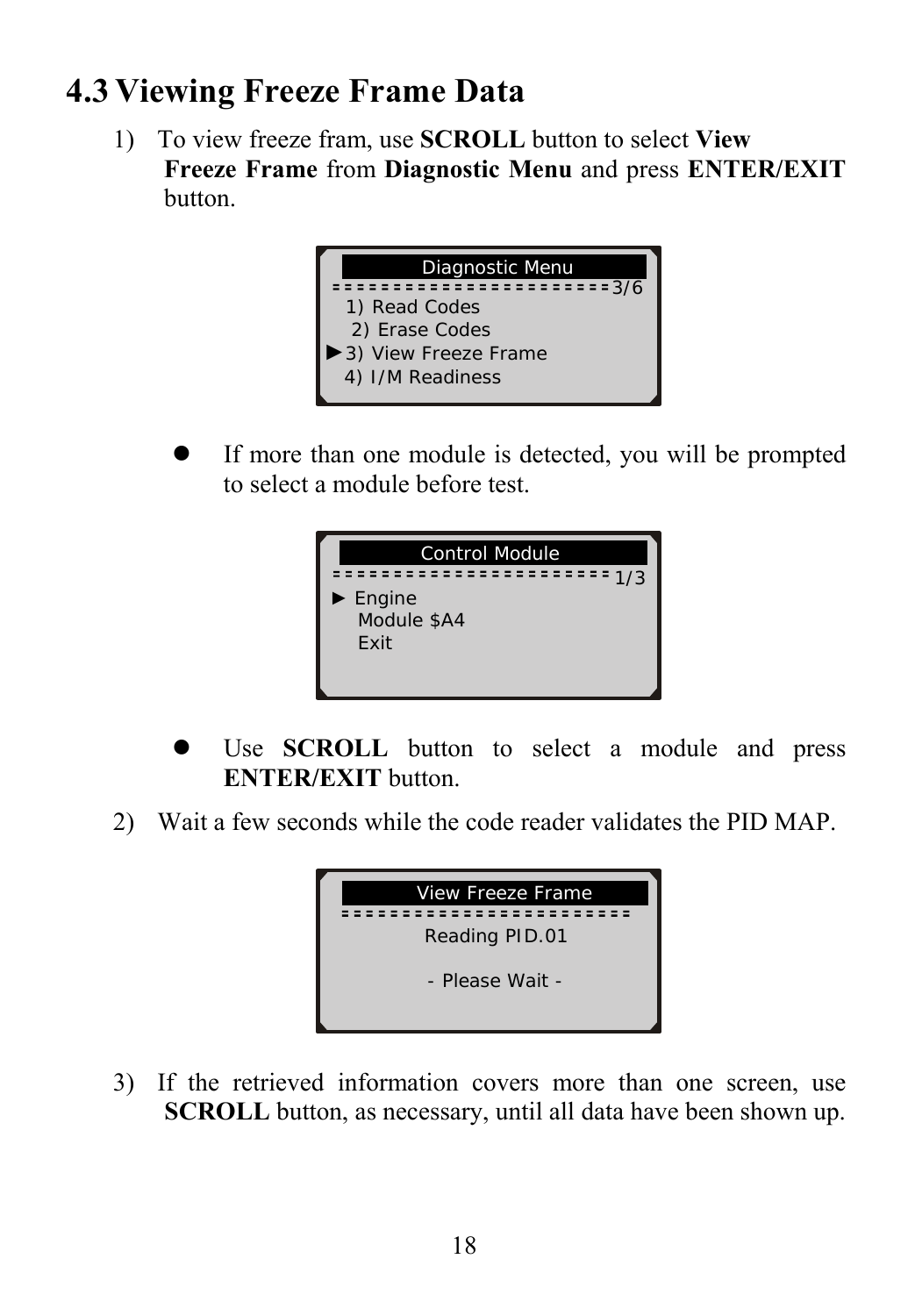| View Freeze Frame |       |  |
|-------------------|-------|--|
| ------            |       |  |
| <b>DTCFR7F</b>    | P2770 |  |
| <b>FUELSYS1</b>   | OL    |  |
| <b>FUELSYS2</b>   | N/A   |  |
| LOAD_PCT (%)      | 0.0   |  |
|                   |       |  |

- The number " $x/x$ " to the upper right corner of the screen indicates total number of screens the retrieved freeze frame covers and sequence of currently displayed data.
- $\bullet$  If there is no freeze frame data available, an advisory message "**No Freeze Frame Data Stored!**" shows on the display.
- 4) Press **ENTER/EXIT** to return to **Diagnostic Menu**.

# **4.4 Retrieving I/M Readiness Status**

**I/M Readiness function is used to check the operations of the Emission System on OBD2 compliant vehicles. It is an excellent function to use prior to having a vehicle inspected for compliance to a state emissions program.** 

**Some latest vehicle models may support two types of I/M Readiness tests:** 

- **A.** *Since DTCs Cleared -* indicates status of the monitors since the DTCs are erased.
- **B.** *This Drive Cycle*  indicates status of monitors since the beginning of the current drive cycle.

**An I/M Readiness Status result of "NO" does not necessarily indicate that the vehicle being tested will fail the state I/M inspection. For some states, one or more such monitors may be allowed to be "Not Ready" to pass the emissions inspection.** 

- $\checkmark$  "OK" -- Indicates that a particular monitor being checked has completed its diagnostic testing.
- 9 **"INC"** -- Indicates that a particular monitor being checked has not completed its diagnostic testing.
- $\checkmark$  "N/A" -- The monitor is not supported on that vehicle.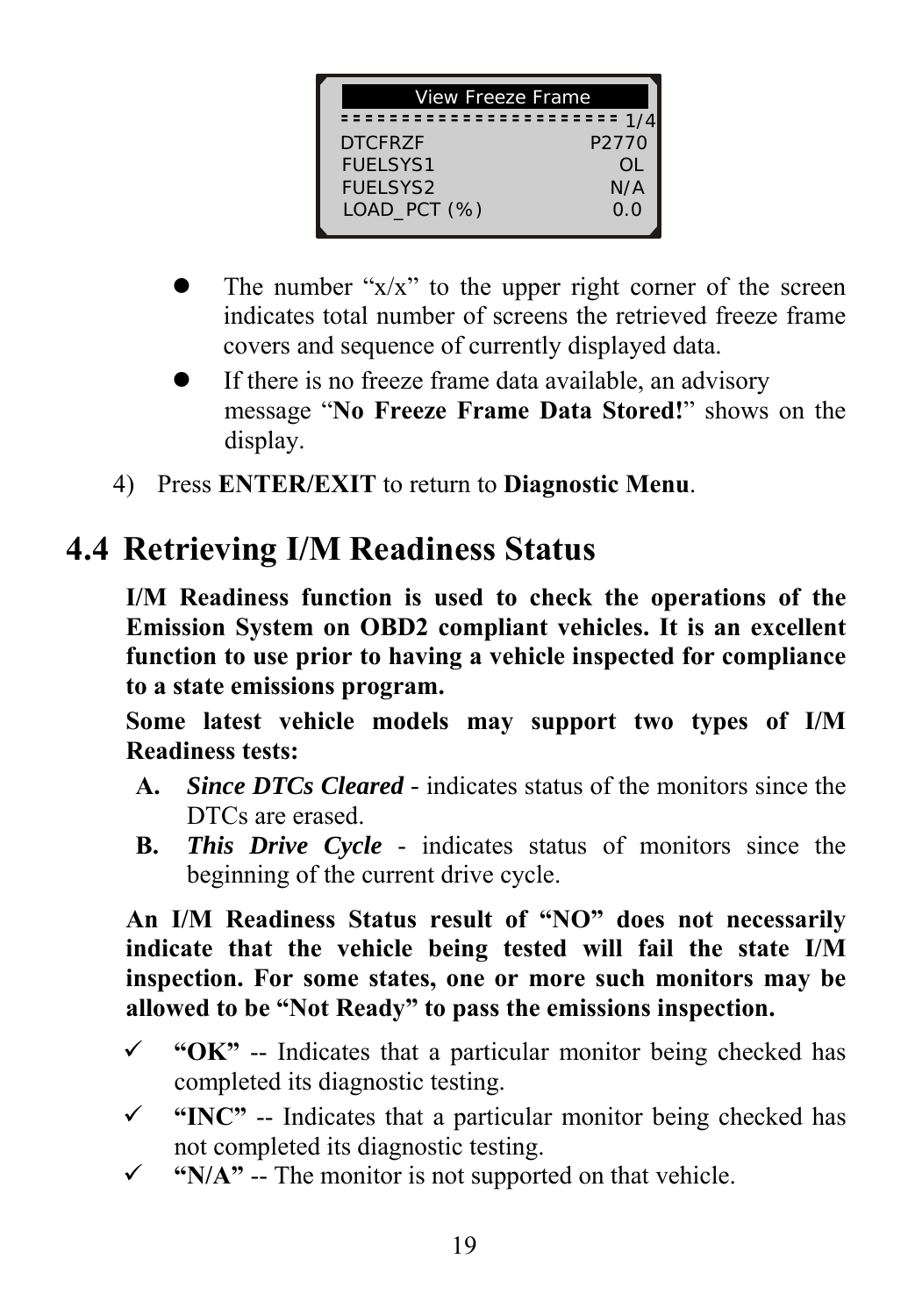1) Use **SCROLL** button to select **I/M Readiness** from **Diagnostic Menu** and press **ENTER/EXIT**.



• If more than one module is detected, you will be prompted to select a module before test.



- Use the **SCROLL** button to select a module, and press **ENTER/EXIT** button.
- 2) Wait a few seconds while the code reader validates the PID MAP.



3) If the vehicle supports both types of tests, then both types shows on the screen for selection.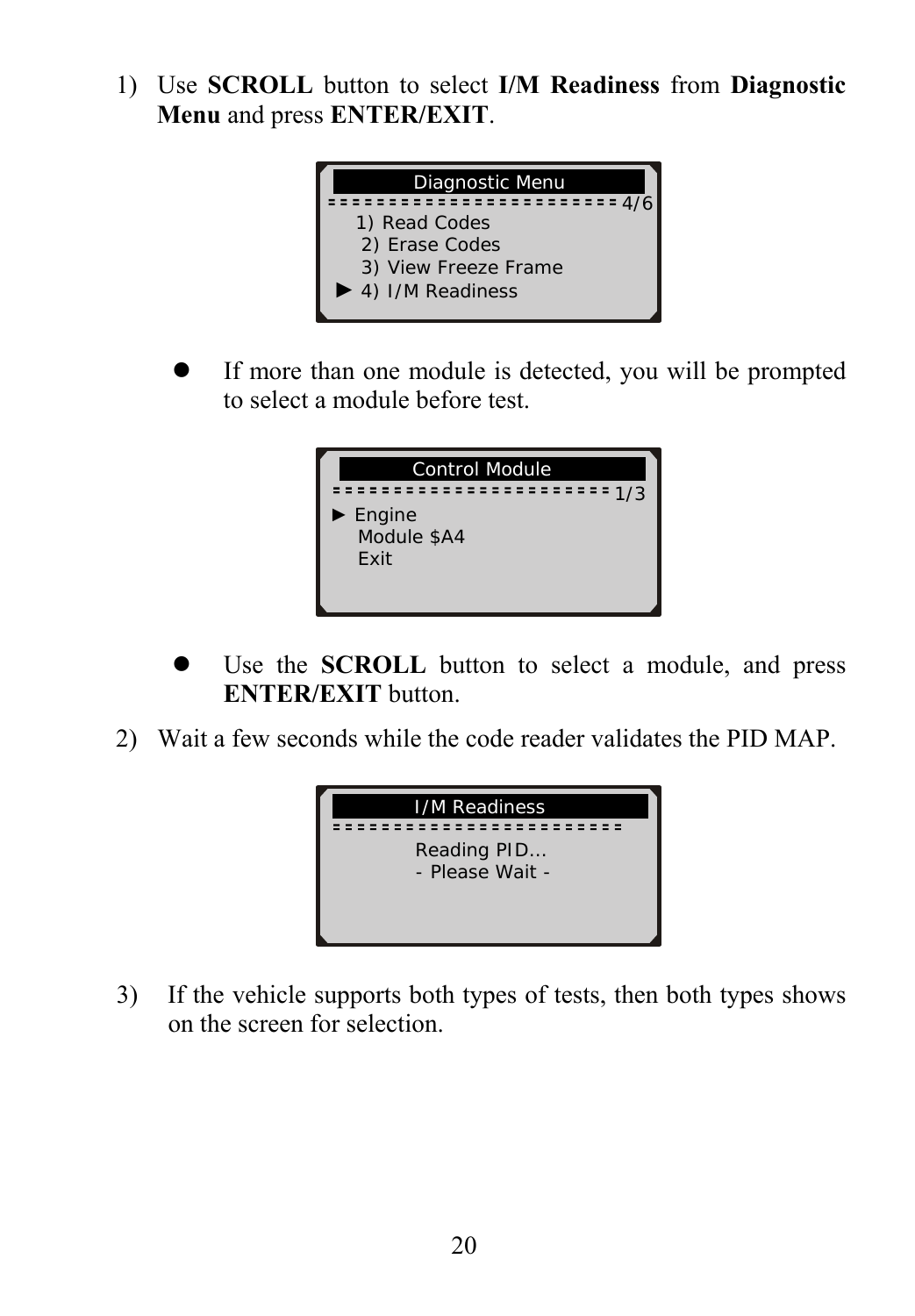

- 4) Use **SCROLL** button to view the status of the MIL light (**"ON" or "OFF**) and the following monitors:
	- **Misfire monitor** -- Misfire monitor
	- z **Fuel System Mon --** Fuel System Monitor
	- z **Comp. Component** -- Comprehensive Components Monitor
	- z **EGR** -- EGR System Monitor
	- z **Oxygen Sens Mon** -- O2 Sensors Monitor
	- **Catalyst Mon -- Catalyst Monitor**
	- **EVAP System Mon -- Evaporative System Monitor**
	- z **Oxygen Sens htr** --O2 Sensor Heater Monitor
	- **Sec Air System -- Secondary Air Monitor**
	- z **Htd Catalyst** -- Heated Catalyst Monitor
	- z **A/C Refrig Mon** -- A/C system Monitor

| Since DTCs Cleared |     |  |  |  |
|--------------------|-----|--|--|--|
| =================  | 1/3 |  |  |  |
| <b>MIL Status</b>  | OFF |  |  |  |
| Misfire Monitor    | ΩK  |  |  |  |
| Fuel System Mon.   | OK. |  |  |  |
| Comp. Component    | ΩK  |  |  |  |
|                    |     |  |  |  |

5) If the vehicle supports readiness test of "**This Drive Cycle**", a screen of the following will be displayed:

| This Drive Cycle       |     |  |  |  |
|------------------------|-----|--|--|--|
|                        | 1/3 |  |  |  |
| <b>MIL Status</b>      | ΩN  |  |  |  |
| Misfire Monitor        | ΩK  |  |  |  |
| <b>Fuel System Mon</b> | OK  |  |  |  |
| Comp. Component        | ΩK  |  |  |  |
|                        |     |  |  |  |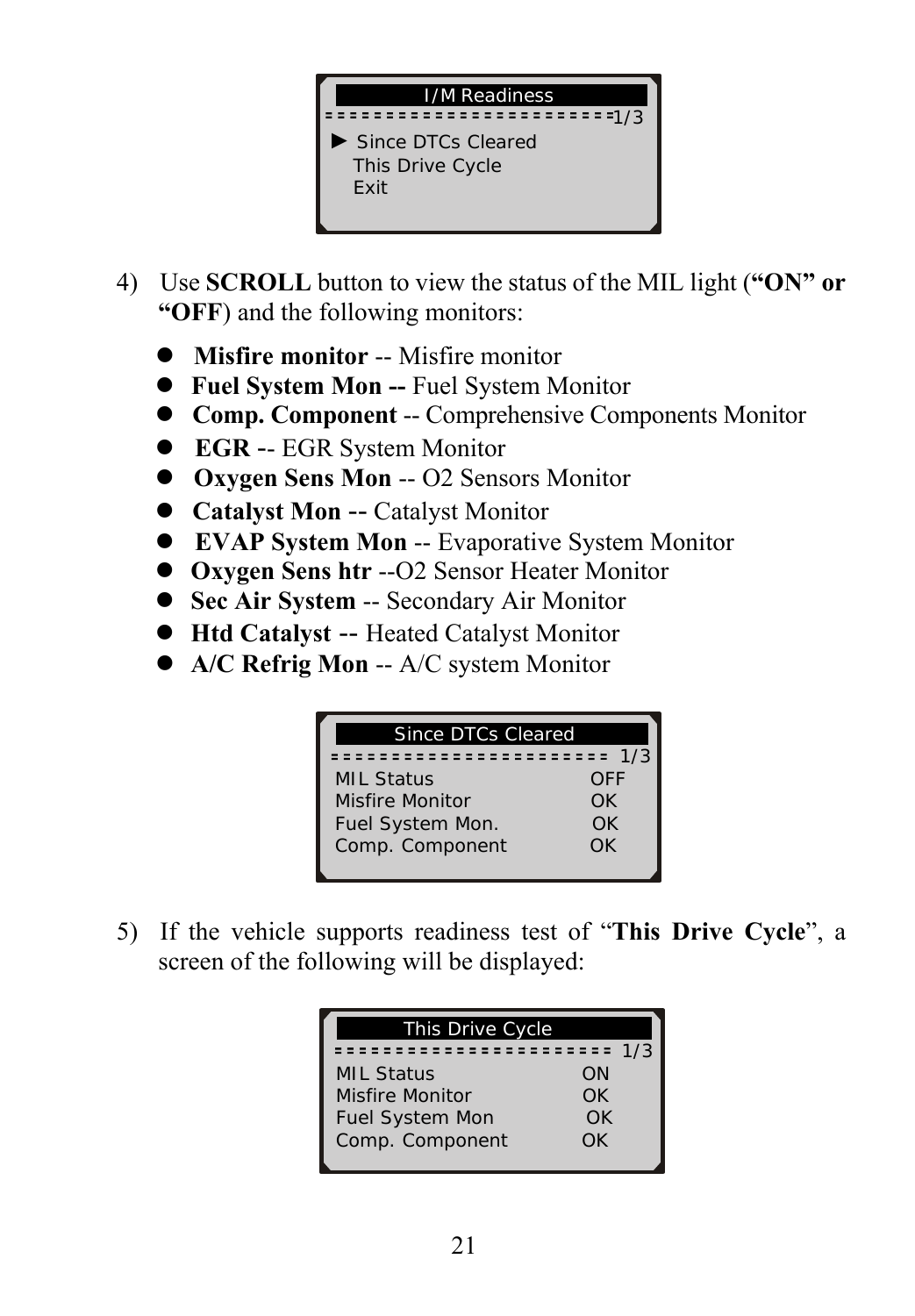- The number " $x/x$ " to the upper right corner of the screen indicates total number of screens the retrieved data cover and sequence of currently displayed data.
- 6) Press **ENTER/EXIT** button to return to previous menu.

# **4.5 Viewing Vehicle Information**

**The Vehicle Info. function enables retrieval of the Vehicle Identification No. (VIN), Calibration ID Nos. (CINs), Calibration Verification Nos. (CVNs) and In-use Performance Tracking on 2000 and newer vehicles that support Mode 9.** 

1) Use **SCROLL** button to select **Vehicle Info.** from **Diagnostic Menu** and press **ENTER/EXIT** button.



2) Wait a few seconds or press **ENTER/EXIT** button to continue.



- If the vehicle does not support this mode, a "**The selected mode is not supported!**" message shows on the display.
- If more than one module is detected, you will be prompted to select a module before test.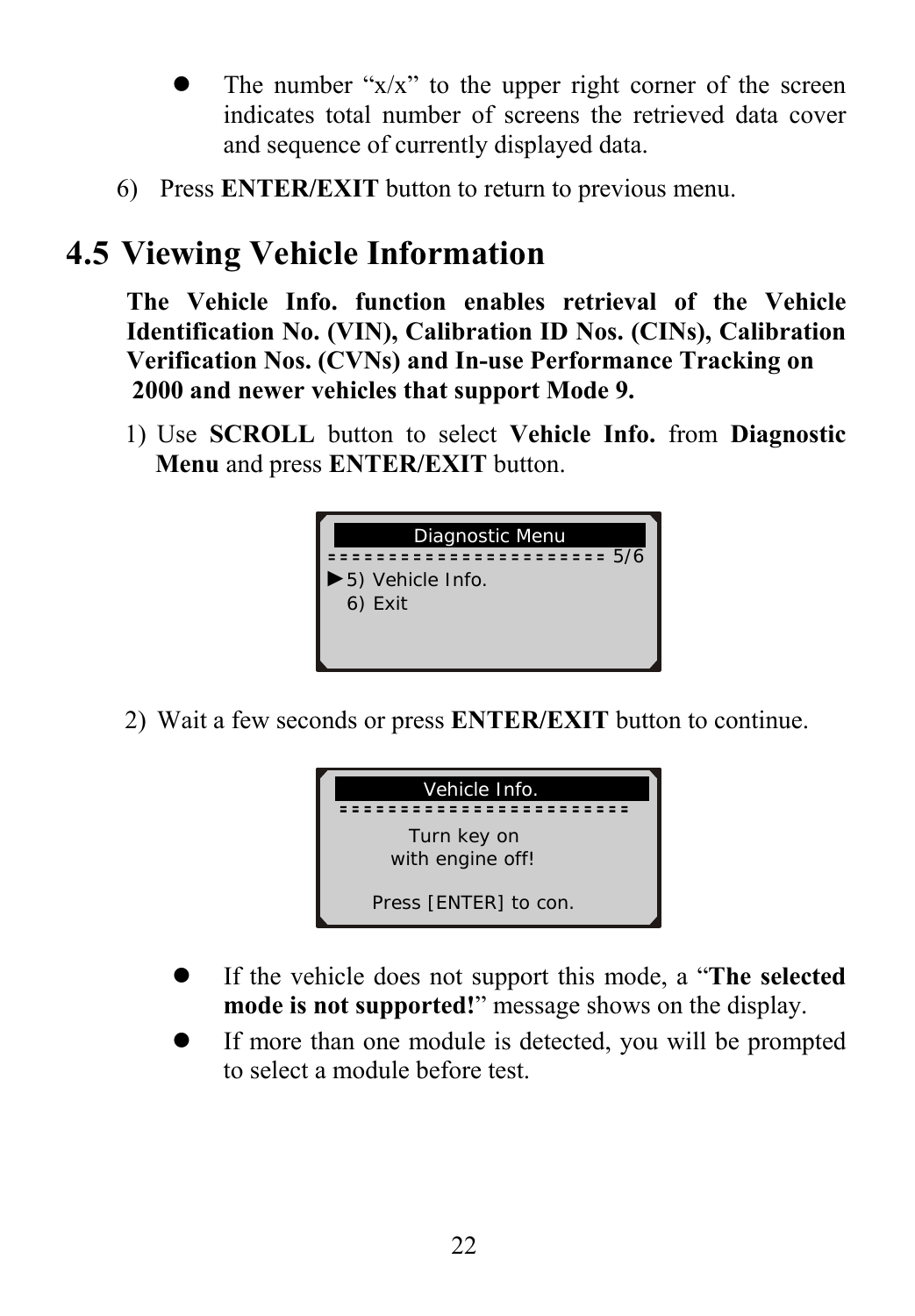

- Use **SCROLL** button to select a module, and press **ENTER/EXIT** button.
- 3) Wait a few seconds while the code reader reads vehicle information.



4) From **Vehicle Info.** menu, use **SCROLL** button to select an available items to view and press **ENTER/EXIT** button.



5) View retrieved vehicle information on the screen.



6) Press **ENTER/EXIT** to return to previous menu.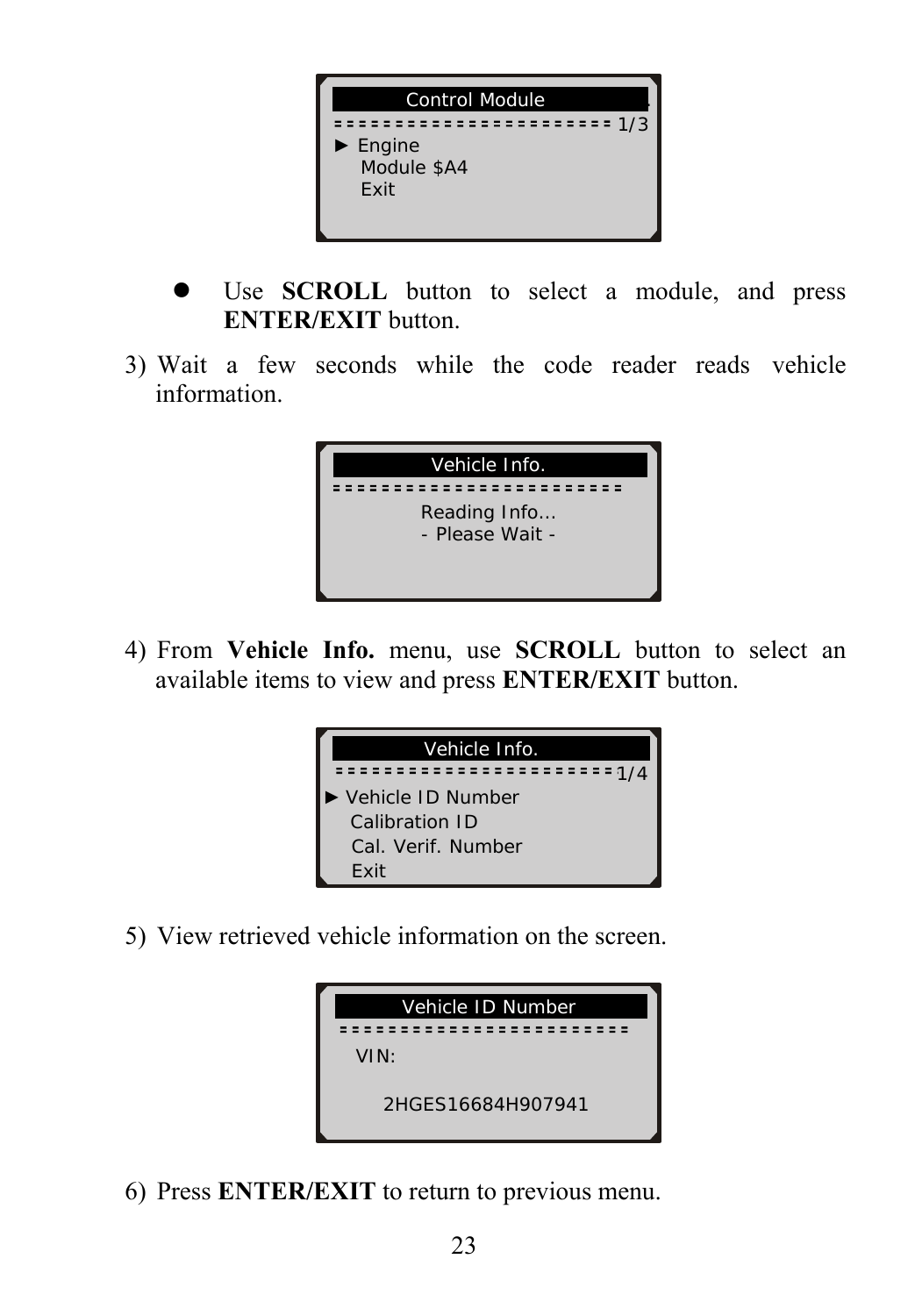# **4.6 Exiting OBDII Test**

1) To exit OBDII test, use **SCROLL** button to select **Exit** from **Diagnostic Menu** and press **ENTER/EXIT** button.



2) A warning message comes up asking your confirmation.



- 3) If you do want to exit OBDII test, press **ENTER/EXIT** button.
	- If you do not want to exit, use **SCROLL** button the select NO and press **ENTER/EXIT** button to return.